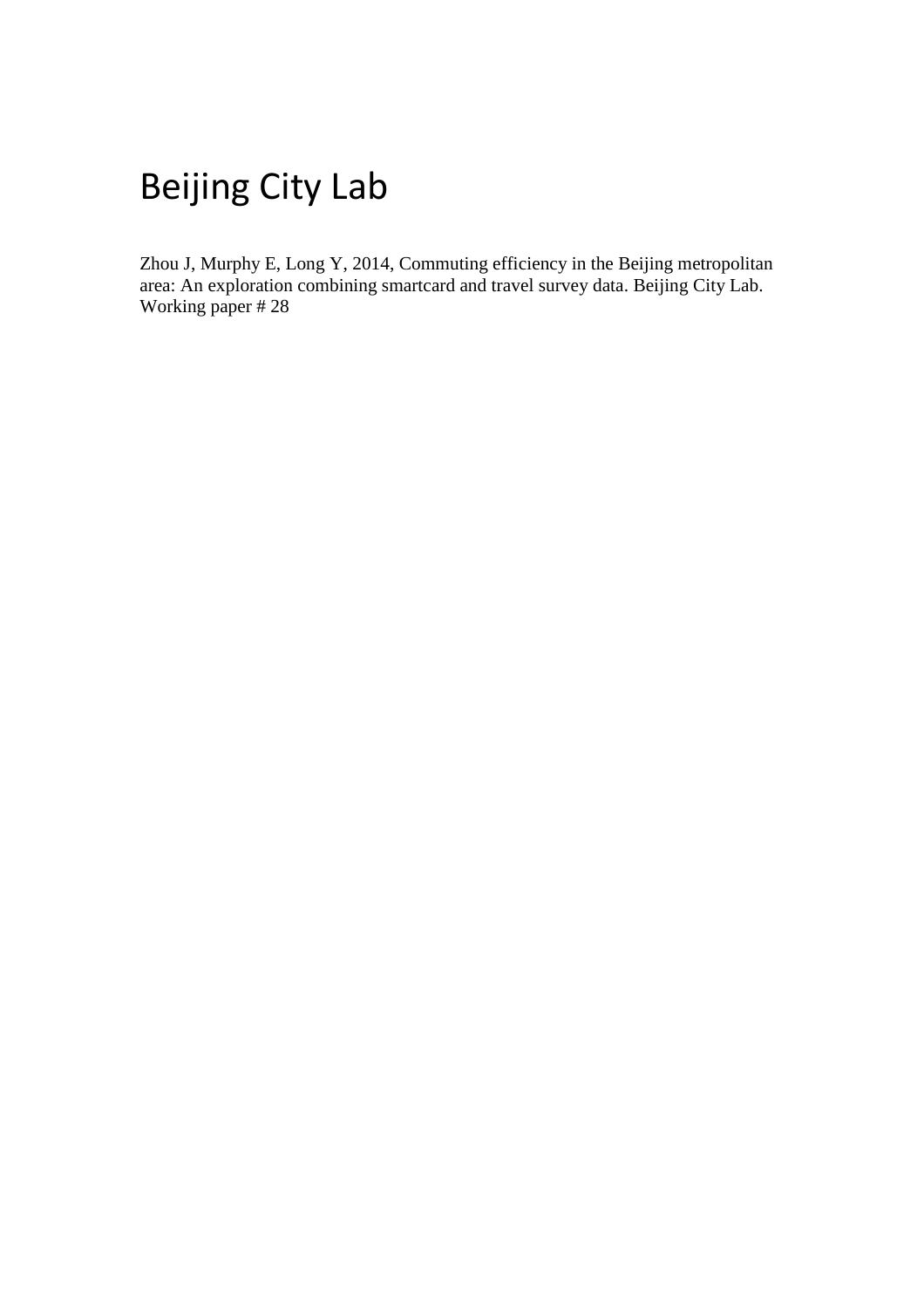**Commuting efficiency in the Beijing metropolitan area: An exploration combining smartcard and travel survey data**

# **ABSTRACT**

Using Beijing as an example, this manuscript demonstrates that smartcard data can be used to (a) assembly the required data for excess commuting studies and (b) visualize related results. Based on both smartcard and household travel survey data, it finds that the theoretical minimum commute is considerably lower for the bus than for the car in Beijing. This suggests that there is a greater inter-mixing of jobs-housing functions (i.e. a better jobs-housing balance) associated with users of that mode compared to the corresponding land use arrangement for car users. Car users locate further from the central area (Tian'anmen) than bus users. The commuting range for car users is 9.4 kms greater than that for bus users. Excess commuting is slightly higher for bus users (69.5%) than for car users (68.8%). Commuting capacity values are slightly lower for car users than for bus users, implying that car users consume less overall of their available commuting resources than bus users, albeit only marginally.

**Keywords:** excess commuting, jobs-housing balance, commuting, bus, Beijing

# **INTRODUCTION**

Car dependency, traffic congestion, long commutes, sprawl and associated air and noise pollution characterise many contemporary cities. They are all challenges that are central to achieving the goal of environmentally sustainable cities (Scott et al., 1997; Marcotullio and Lee, 2003; Black, 1997; Litman, 2006). Planners, policy makers and public agencies have advocated, and even incentivized, jobs-housing balance policies as one way to reduce travel demand, increase the efficiency of commuting patterns and overall quality of life (California Air Resources Board, 2011; Cervero, 1989, 1991). This is largely because research has shown that there is potential for commuting to be reduced if jobs and housing are carefully arranged to assist with minimization of actual commuting patterns (Murphy, 2012). Indeed, it has also been shown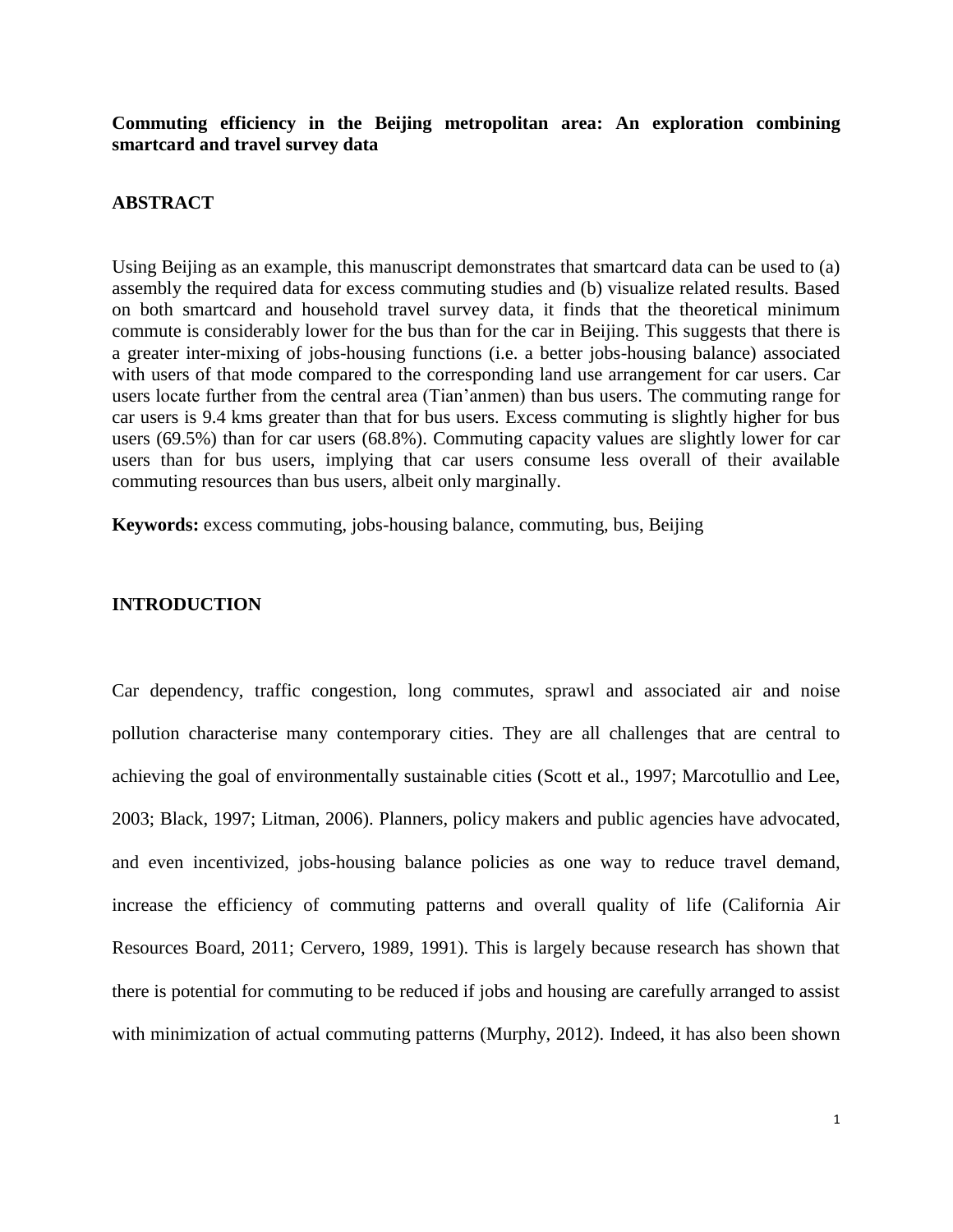through simulation that improved jobs-housing balance has the potential to provide for significant reductions in congestion and associated environmental emissions (Scott et al., 1997).

Unsurprisingly, different factors contribute to the ratio of jobs-housing balance among different social groups and in different locales. In the United States (US) for example, suburbanisation of employment, housing segregation, inefficient public transportation services and race may all (more or less) contribute to jobs-housing balance or otherwise (Bauder, 2000; Horner and Mefford, 2007; Preston and McLafferty, 1999; Taylor and Ong, 1995). In the Chinese context, the idea of the work unit ("Danwei") in cities represents a very top-down and urban village-like arrangement of jobs, housing and social services which contributes to better jobs-housing balance and shorter commutes (Wang and Chai, 2009). During the socialist period, people residing in Danwei did not even need to exit the compound to meet their daily needs such as schooling, shopping and going to hospitals (Walder, 1986). This manuscript is organised as follows. The next section discusses the excess commuting framework and associated literature which is central to the overall research objectives (described in the next section). Thereafter, the paper is set within associated research in the Chinese context. Then, the methodology is outlined including the study area, provenance of the smartcard and car data and associated assumptions, as well as the formulations utilised for calculating the theoretical minimum and maximum commutes. The next section empirically estimates different jobs-housing and commuting related indicators for the different policy scenarios based on the input data and compares those indicators across modes in Beijing and across cities, where possible. The final section concludes and discusses directions of further studies.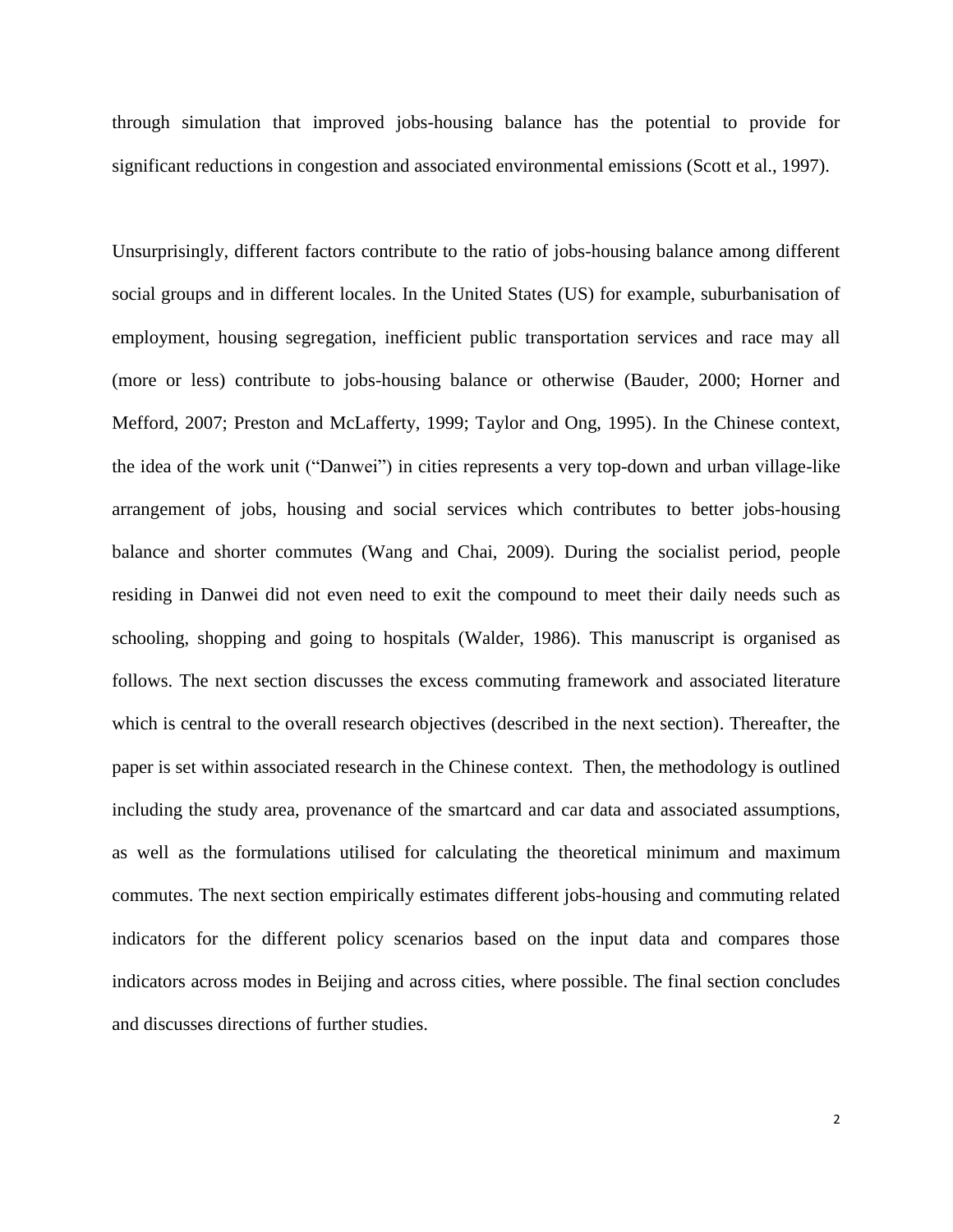## **The excess commuting framework**

In the literature, there have been significant attempts over the last two decades to establish a framework for analysing the efficiency of regional commuting patterns. Central to this has been the notion of jobs-housing balance which has most frequently been studied via the excess commuting framework (Horner 2004). In existing studies, jobs-housing balance concerns "the spatial relation between the number of jobs and housing units within a given geographical area" (Peng, 1997, p.1216) and this is normally represented as a ratio at the level of a zonal unit such as a census tract or TAZ or at the aggregate regional level within the excess commuting framework.

As mentioned already, the excess commuting framework has often been utilised to provide insights into the nature of jobs-housing balance in cities as well as the overall efficiency of trip-making therein. Excess commuting is defined as "the nonoptimal or surplus work travel occurring in cities because people do not minimize their journeys to work" (Horner 2002, p.543). Thus, non-excessive commuting is where the actual travel  $(T_{act})$  is equivalent to the theoretical average minimum commute  $(T_{min})$  in a city where individuals travel to the closest possible workplace on average in terms of some measure of zonal separation (e.g. time, distance). In other words, commuting above what is necessary given the distribution of existing jobs and housing is considered excessive. It is expressed as a percentage of the actual commute as follows:

$$
EC = \left(\frac{T_{act} - T_{min}}{T_{act}}\right) * 100\tag{1}
$$

This implies that careful (re)organisation of jobs and housing in a city-region has the potential to produce more efficient commuting patterns. Under this framework, the minimum commute can be thought of as an indicator of the mean distance or time separation between jobs and housing (i.e.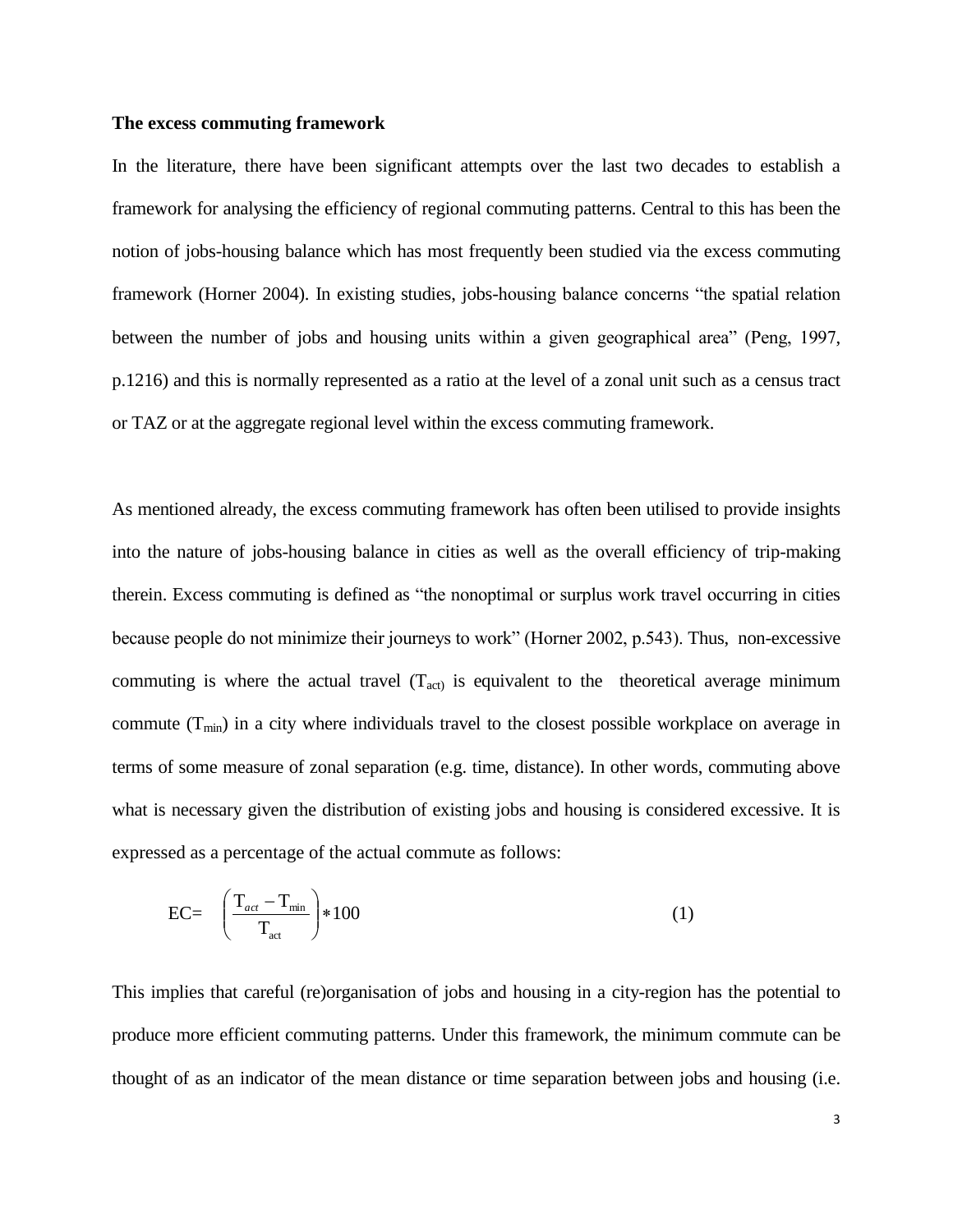jobs-housing balance) across a city-region. Lower relative average minimum commutes represent a higher degree of jobs-housing balance while higher average minimum commutes represent the opposite.

By way of contrast, Horner (2002) introduced the notion of an average maximum commute ( $T_{\text{max}}$ ). It represents a theoretical situation where individuals, on average, commute to the furthest possible workplace destination in a city-region. Together  $T_{min}$  and  $T_{max}$  represent the lower and upper limit of the theoretical extent to which individuals can minimize or maximize commuting costs within the context of the existing distribution of home-work land use arrangements. Horner (2002) used the addition of  $T_{\text{max}}$  to develop a measure for what he refers to as capacity utilisation ( $C_u$ ) - the percentage of travel cost capacity of a city-region being consumed by daily commuting:

$$
C_u = \left(\frac{T_{act} - T_{min}}{T_{max} - T_{min}}\right) * 100\tag{2}
$$

Recent additional extensions to the framework have also been added including the introduction of the notion of random commuting  $(T_{rand})$  (Charron, 2007; Murphy and Killen, 2011). This metric has led to the development of additional measures of commuting efficiency such as commuting economy  $(C_e)$  and normalized commuting economy  $(NC_e)$  where  $T_{rand}$  is considered to be the more realistic upper bound of commuting capacity (Murphy and Killen, 2011). Indeed, Niedzielski et al (2013) have pointed out that  $C_e$  and  $NC_e$  are affected to a much lesser extent by MAUP effect than either the EC or  $C_u$  measure. However, neither  $C_{e}$  or NC<sub>e</sub> are the focus of the current research. However, few studies have assessed trip efficiency by mode within the excess commuting framework which is likely to be related to the difficulty of acquiring data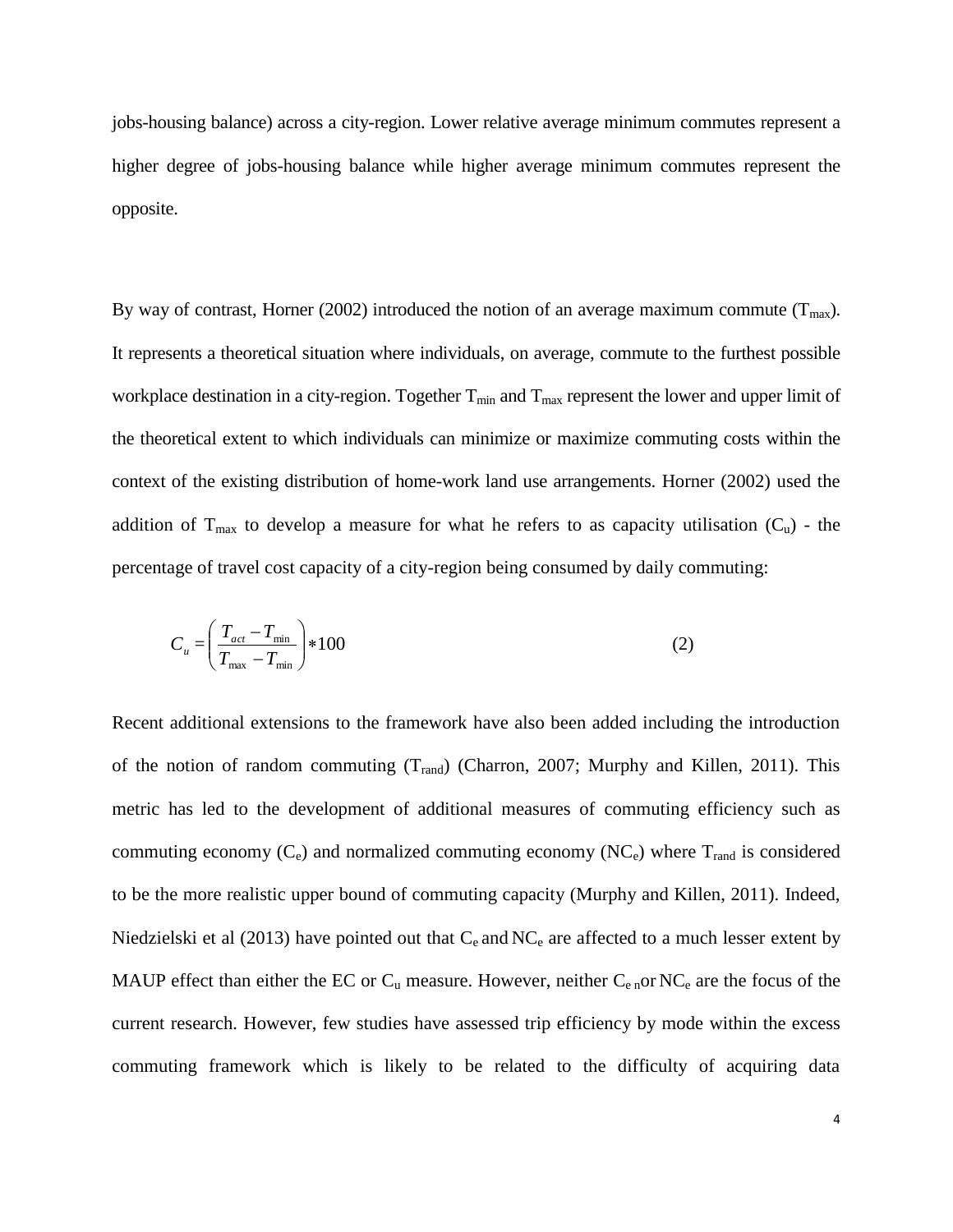disaggregated by mode in most city regions. Nevertheless, there are some studies which have undertaken modal choice analysis within the framework. These include studies by Horner and Mefford (2007), Murphy (2009), Murphy and Killen (2011) and Murphy (2012). Within this context, the current research investigates the trip efficiency of commuters in Beijing, China within the context of the excess commuting framework. The paper contributes to existing studies in three ways. First, it outlines the potential role of and utilises a new data source, namely smartcard data, for outlining patterns of public transport commuting efficiency within the excess commuting framework. The future role of such datasets is important because they are updated daily and therefore have the potential to contribute to more dynamic excess commuting analysis. Thus, they have clear advantages over census data which has tended to be the dataset of choice for excess commuting studies to date. Second, it utilises innovative approaches for mapping not only actual commuting patterns but also minimum commuting patterns within the excess commuting framework. This provides an intuitive way in which to visually explore the geography of flows under the perfect efficiency assumptions of the minimum commute. Finally, the research offers the only analysis to date of commuting efficiency in Beijing within the context of the excess commuting framework. Given the size of Beijing and its role in the Chinese economy, applying the excess commuting framework to Chinese cities is important comparatively given their altogether different historical development outside the typical marketled framework that is seen in many western cities.

#### *The Chinese context*

In recent years Chinese cities have undergone significant spatial and social transformation and this has had a considerable impact on land use arrangements (including jobs-housing balance)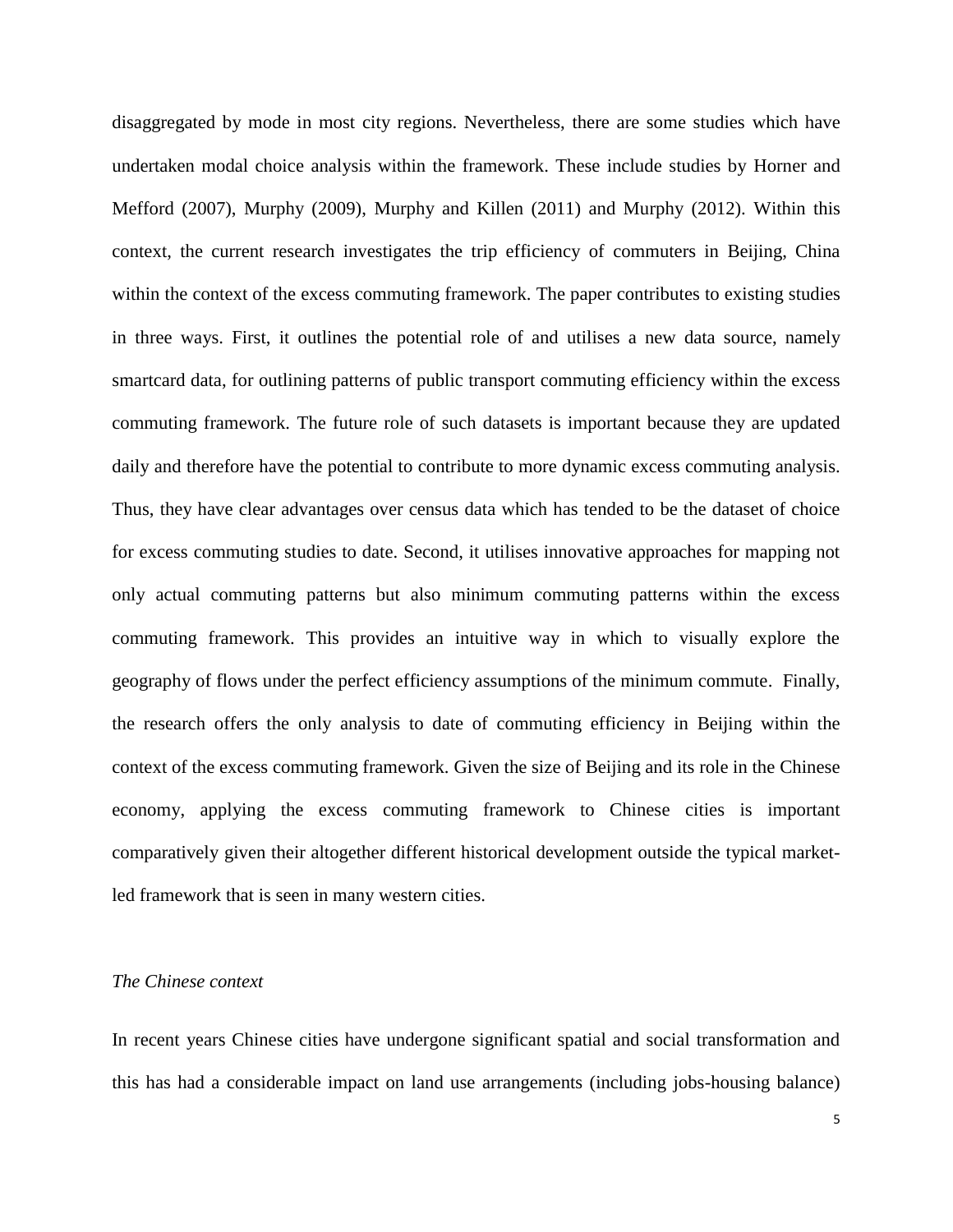and commuting patterns. There has been large-scale urban expansion which has been accompanied by the suburbanization of affordable housing opportunities. This has resulted in an increase in average commuting distances across the city but especially among Beijing's suburban residents who have been forced outwards due to lack of affordable housing closer to employment cents (Li and Li, 2007; Liu et al., 2009; Meng, 2009; Meng et al., 2011); similar trends an also be seen in cities such as Guangzhou (Zhou and Liu, 2010; Liu et al., 2008).).

However, few Chinese studies have analysed commuting patterns within the context of the excess commuting framework. The only two exceptions are the work Liu et al. (2008) and Liu and Wang (2013). Liu et al. (2008) estimated excess commuting in Guangzhou for 2001 and 2005 and found that it had decreased from 58% to 44% over the period. However, they used a small sample of commuters (n=1,500) and a relatively large unit of analysis (zonal units with an average size=12.5 square kilometres) which tends to underestimate real excess commuting because of a greater MAUP effect at larger units of analysis (see Niedzielski et al, 2013). Moreover, Liu et al's (2008) study did not differentiate between modes of transport in determining measures of excess commuting. Liu and Wang (2013) calculated excess commuting for the city of Mianyang, China. Compared to the existing studies, Liu and Wang (2013)'s contribution is that they assumed that the number of workers/jobs in each TAZ can grow between 0 to 30%. The purpose of the model is to find the number of extra workers and jobs by TAZ where the resultant  $T_{min}$  is minimized. Using the model, they found that  $T_{min}$  tends to follow a "U" shape as the total number of workers/ jobs increases. Despite these exceptions, there remains a considerable gap in our knowledge of commuting patterns across Chinese cities especially when leading Chinese cities are compared with their European and US counterparts.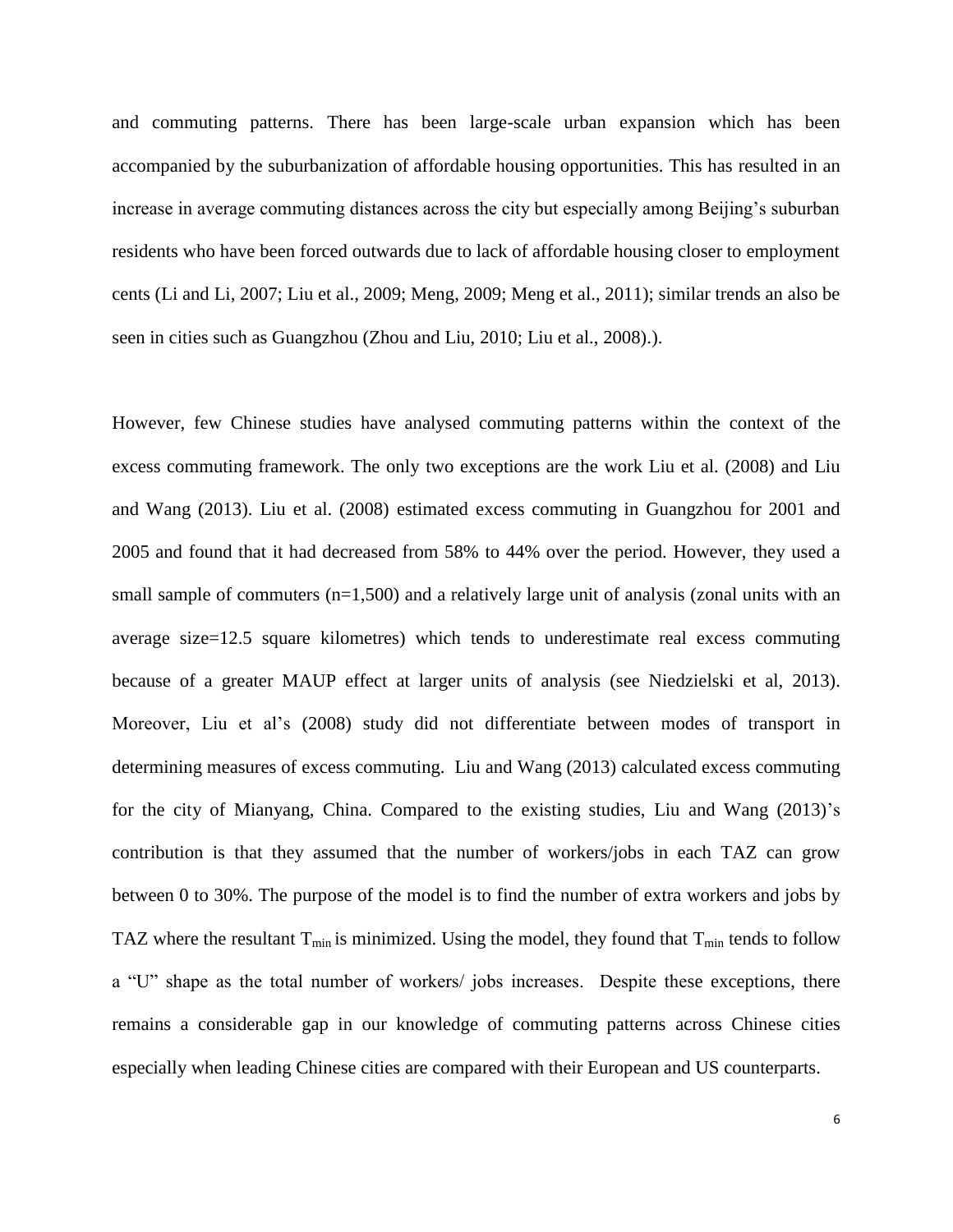There has also been some research which has examined the related issue of jobs-housing. The most notable studies are those undertaken by Wang and Chai (2009) and Zhao et al. (2011). Based on a sample of data ( $n \le 750$ ) from the Beijing household travel survey, Wang and Chai (2009) found that Danwei contributes to a better jobs-housing balance and ultimately shorter commutes for Beijing residents. They also found that the relatively recent free-market approach in the housing sector has led to a decline in jobs-housing balance and longer distance commutes on average. Rather importantly, these studies and findings indicate that the mechanisms associated with jobs-housing balance and the resultant commuting patterns in China is considerably different from those found in the western context. In addition, recent research by Li and Li (2007) investigated jobs-housing balance and commuting patterns in two new suburban affordable housing communities in Beijing. They found that the journey times of bus commuters are significantly longer than that of commuters by automobile.

In Beijing, there were 184 kilometres of commuter subways (excluding the airport express rail, which was 28.1 kilometres and only served the airport and two stations in the inner city) as of 2008. Recent investment has led to an expansion of the subways where subway trips have gradually increased as a proportion of overall trip making. Beijing Metro manages and maintains the subways, which were built and financed by the Beijing Municipal Government Beijing Public Transportation Company, a state-owned company providing public bus services in the Beijing metropolitan area. As of 2011, the company has 28, 343 buses on 948 bus routes with a total length of 187,500 kilometres. In 2011 alone, these buses produced 1.7 billion vehicle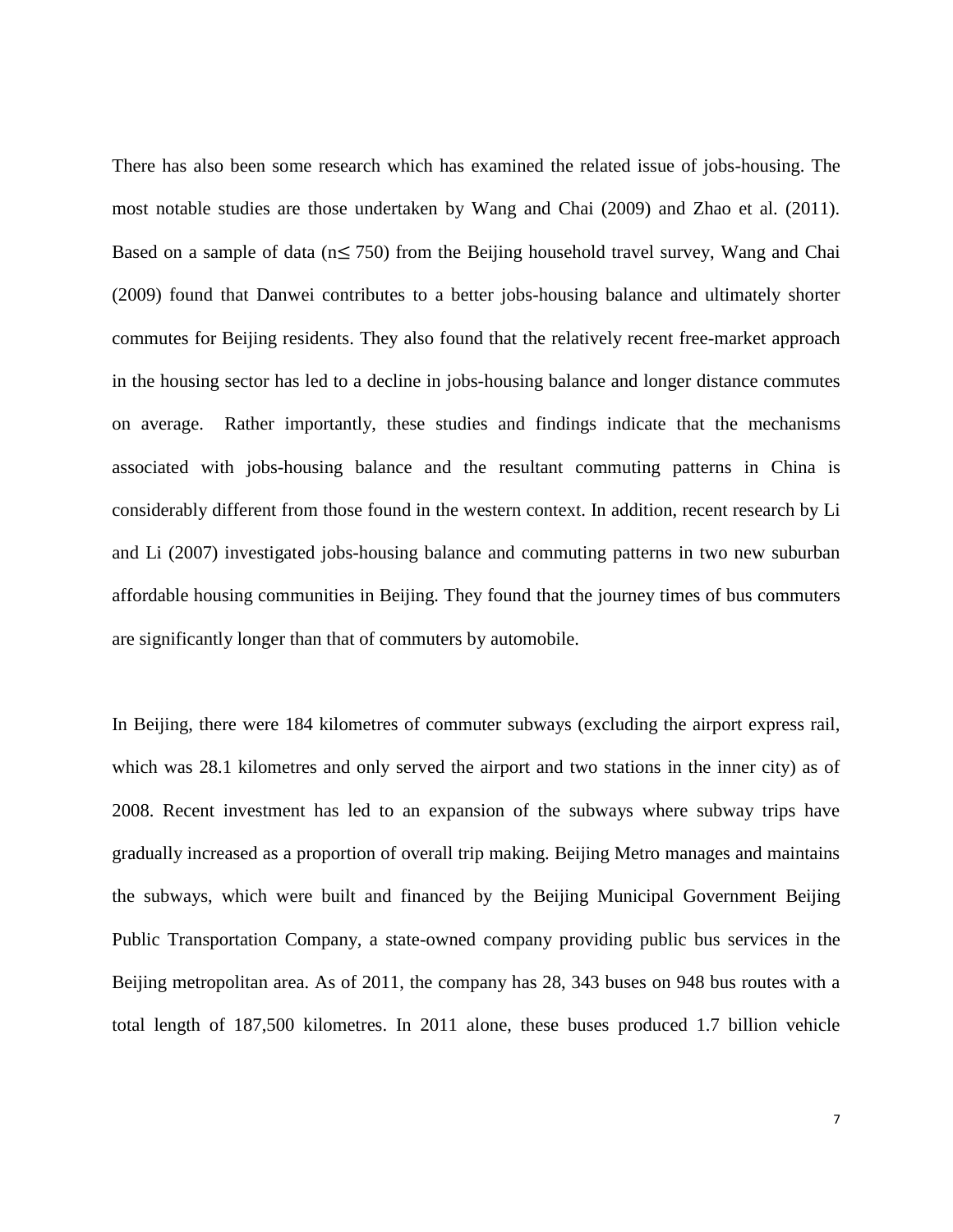kilometres travelled and transported total passengers of 4.9 billion<sup>1</sup>. These figures indicate that Beijing has one of the most extensive public transportation systems in the world which is heavily focused on bus-based public transport. Indeed, bus trips account for a significant share of total public transportation trips. Table 1 shows the modal share breakdown of trips for 2008 and 2010. It can be seen that the car is the most dominant mode of travel with its share on the increase. On the other hand, the bus is the most dominant form of public transport and its share has remained more or less constant over the period with a large increase seen in the use of the subway. It is notable also, that contrary to many world cities where the share of biking (see Murphy and Usher, 2013) and walking is increasing, the trend in Beijing is for a decline in the role of these modes.

| Mode             | 2008 Share (%) | 2010 Share (%) |
|------------------|----------------|----------------|
| <b>Bus</b>       | 28.8           | 28.9           |
| Subway           | 8.0            | 10.0           |
| Taxi             | 7.4            | 7.1            |
| Car              | 33.6           | 34.0           |
| Bike and walking | 20.3           | 18.1           |
| Company shuttle  | 1.9            | 1.9            |
| Total            | 100            | 100            |

**Table 1: Mode Share of Beijing Residents** 

Source: BTRC, 2011.

l

<sup>1</sup> Information based on: [http://www.bjbus.com/home/view\\_content.php?uSec=00000002&uSub=00000012,](http://www.bjbus.com/home/view_content.php?uSec=00000002&uSub=00000012) accessed July 01, 2012.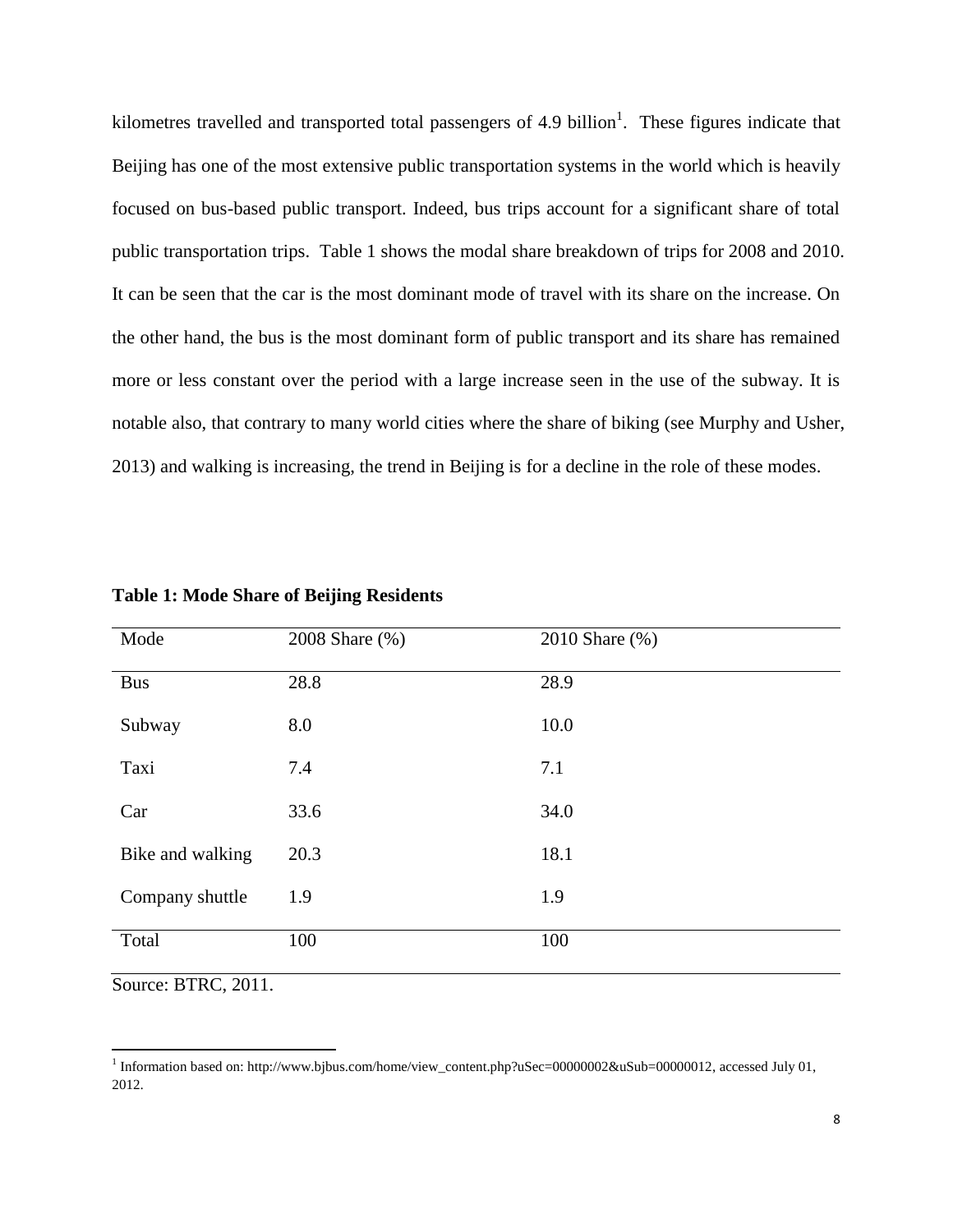# **Methodology**

## *Data*

As the capital of China, Beijing has now over 20 million residents and is one of the most populous cities in the world. The land area of the Beijing metropolitan area is c.16, 410 Km<sup>2</sup>. Beijing Transport Public Transportation Company (BTRC) is the local transportation planning agency and is charged with collecting local travel survey data as well as developing and maintaining local travel demand models. Unlike its US counterparts, BTRC does not have the Census Transportation Planning Packages from the China Census and thus it assembles its travel demand model from data collected through separate surveys. It is not easy to gain access to transportation data in China; acquiring data for research purposes requires special permission which can be granted or otherwise at the discretion of the agency. Often, data that is acquired for research purposes is achieved as a result of personal connections to high-level individuals within these organizations as is the case with the data being utilised for this paper. The 2008 smartcard data and the 2010 Beijing Household Survey data are the primary data used in this manuscript and have been provided by the Beijing Institute of City Planning (BICP). As the local urban planning agency, BICP does not collect all the data it needs to develop various local urban plans. But for the sake of developing local urban plans, it can ask other local governmental entities such as BTRC and Beijing Metro for data it requires. This data has not been utilised previously in other studies of Beijing's transportation patterns.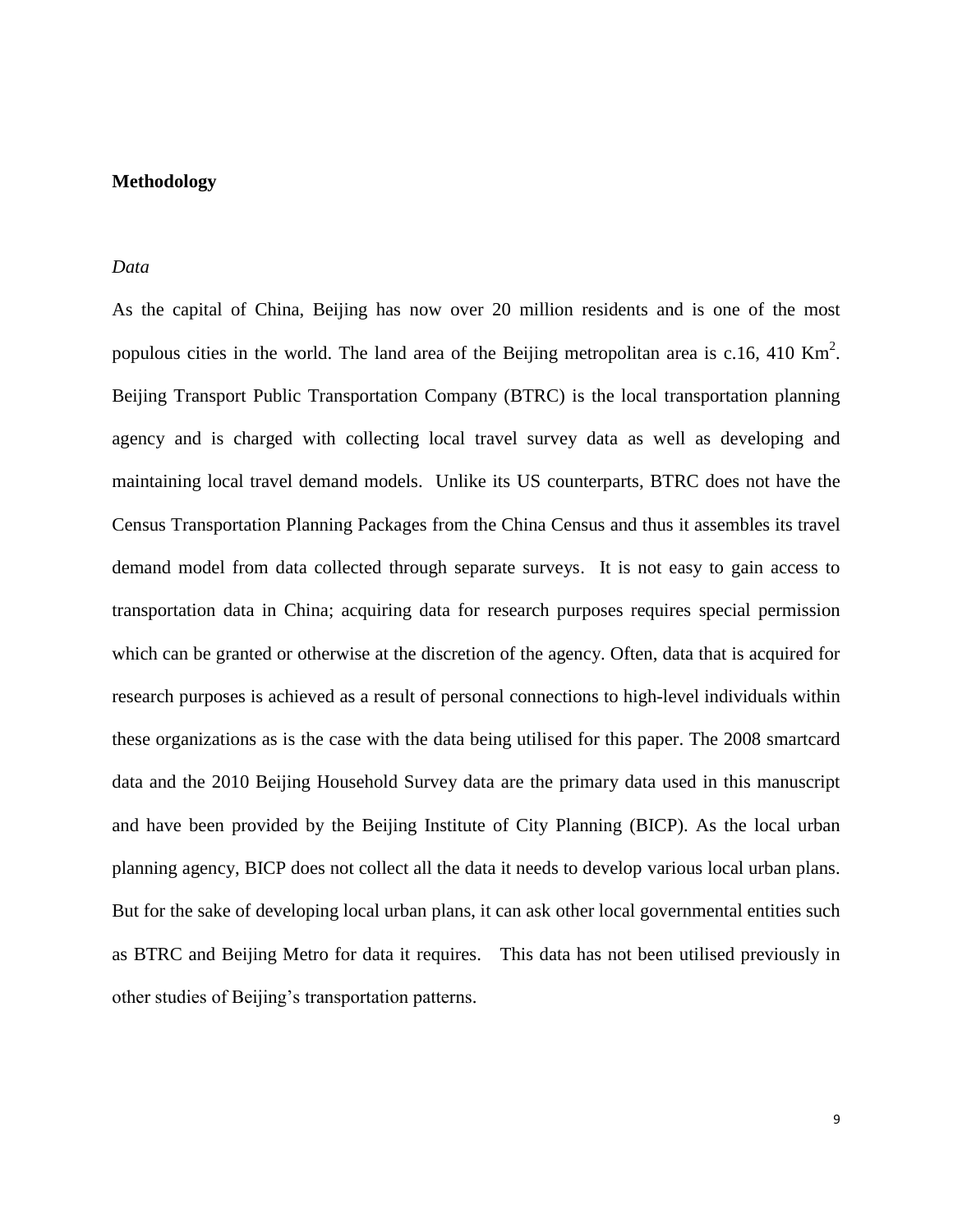In excess commuting studies interzonal flow (in terms of trip volumes) and cost matrix (in terms of some measure of zonal separation such as distance, time etc.) data are required for the calculation of  $T_{min}$  and  $T_{max}$ . In the case of our study, we were able to acquire comparable data only for bus and car modes. Due to institutional constraints, data hoarding and the difficulty of acquiring data for research purposes in China, it was not possible to get a complete public transport flow matrix broken down by bus and rail modes (c.f., Zhou, 2012).

In the case of the car data, we acquired the car commuter data of the 2010 Beijing Household Travel Survey (BHTS). This data that is the closest data available to 2008 because Beijing only conducts large-scale Household Travel Surveys in years ending with "0" or "5". To protect privacy, the data are aggregated by the local traffic analysis zones (TAZs) for 2010. There are 1911 TAZs in Beijing in 2010. The TAZs are different from those 1118 TAZs in 2008. Figure 1 is the map of the 2008 TAZs. On average, each TAZ in 2008 is about 14 square kilometres. But for inner city, TAZs are much smaller than the global average, as shown in Figure 1. The average size of TAZs in Beijing's core is comparable to or even smaller than that of the TAZs or subdivisions used in existing studies. For instance, in Small and Song (1992), the 3,341-squarekiliometer Southern California Region was divided into 706 TAZs. In Murphy (2009) and Murphy and Killen (2011), the Great Dublin Region consists of 463 sub-divisions and covers 6,982 square kilometers. Tian'an Men Square is also shown in Figure 1. Geometrically speaking, the square is not the centroid of Beijing, but widely thought of as the centre of Beijing. Venues of national significance such as Zhong Nan Hai, the National Historical Museum, the Forbidden City, The State Council and The People's Great Hall are all within a walking distance to the square.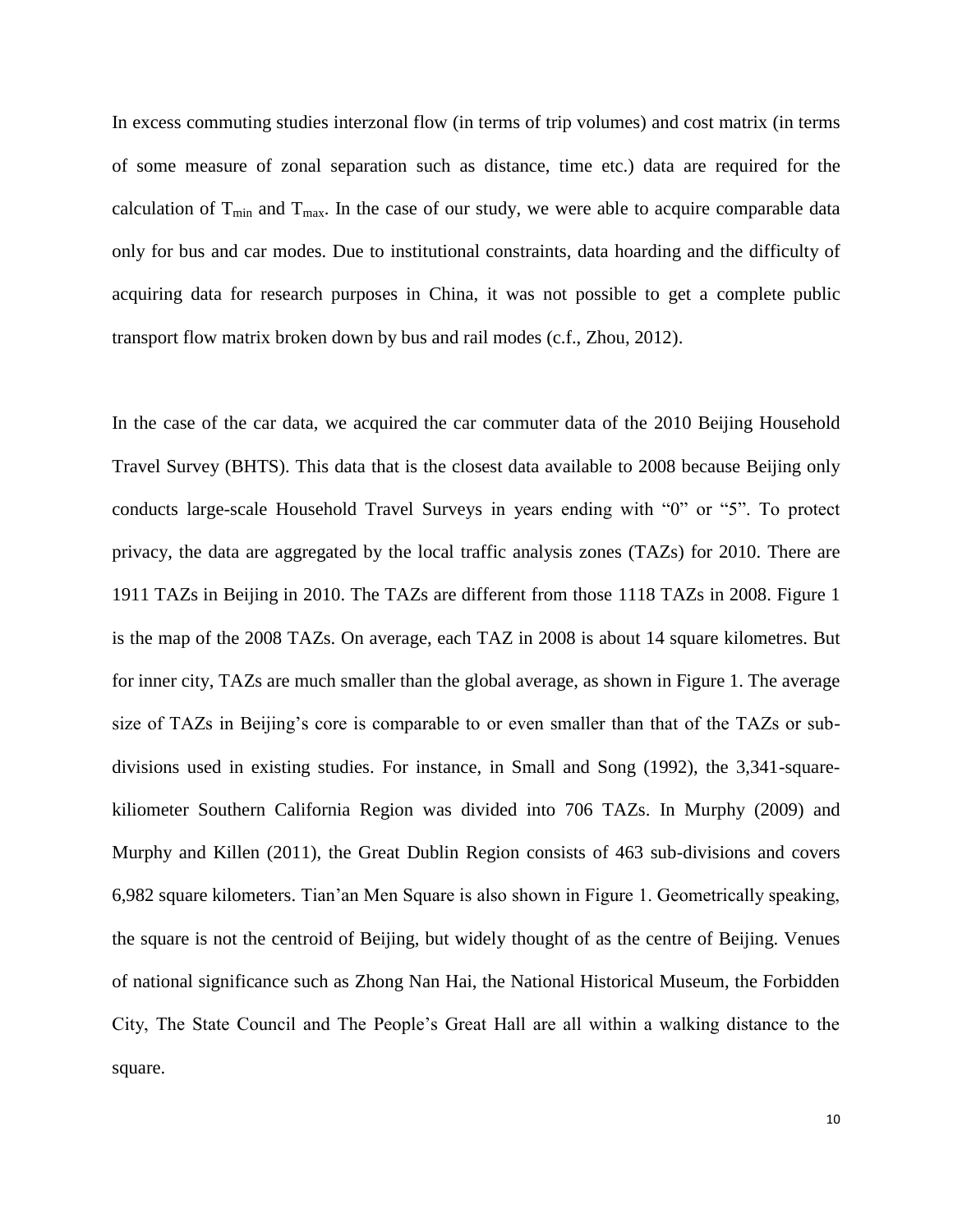

**Figure 1: 1,118 TAZs in Beijing and the study area**

In order to make useful comparisons between the car and bus commuting trips, we needed to convert either the car data into the 2008 TAZs or the bus data into the 2010 TAZs. Given that we have much large sample of bus commuters in 2008, we decided to do the former. When making the conversion, we assumed the following. First, at the TAZ level, car commuters are evenly distributed across the space and so if we know the total area of any TAZ and a subarea of the same TAZ, we can use the percentage of the subarea to determine the number of car commuters in that subarea. Second, the ratio of the car commuter to all the car commuters in different TAZs is a constant. Actually, this is also the goal that BHTS expects to achieve: a 5% response rate across TAZs. Third, the underlying mechanism (e.g. the gravity model) that governs the spatial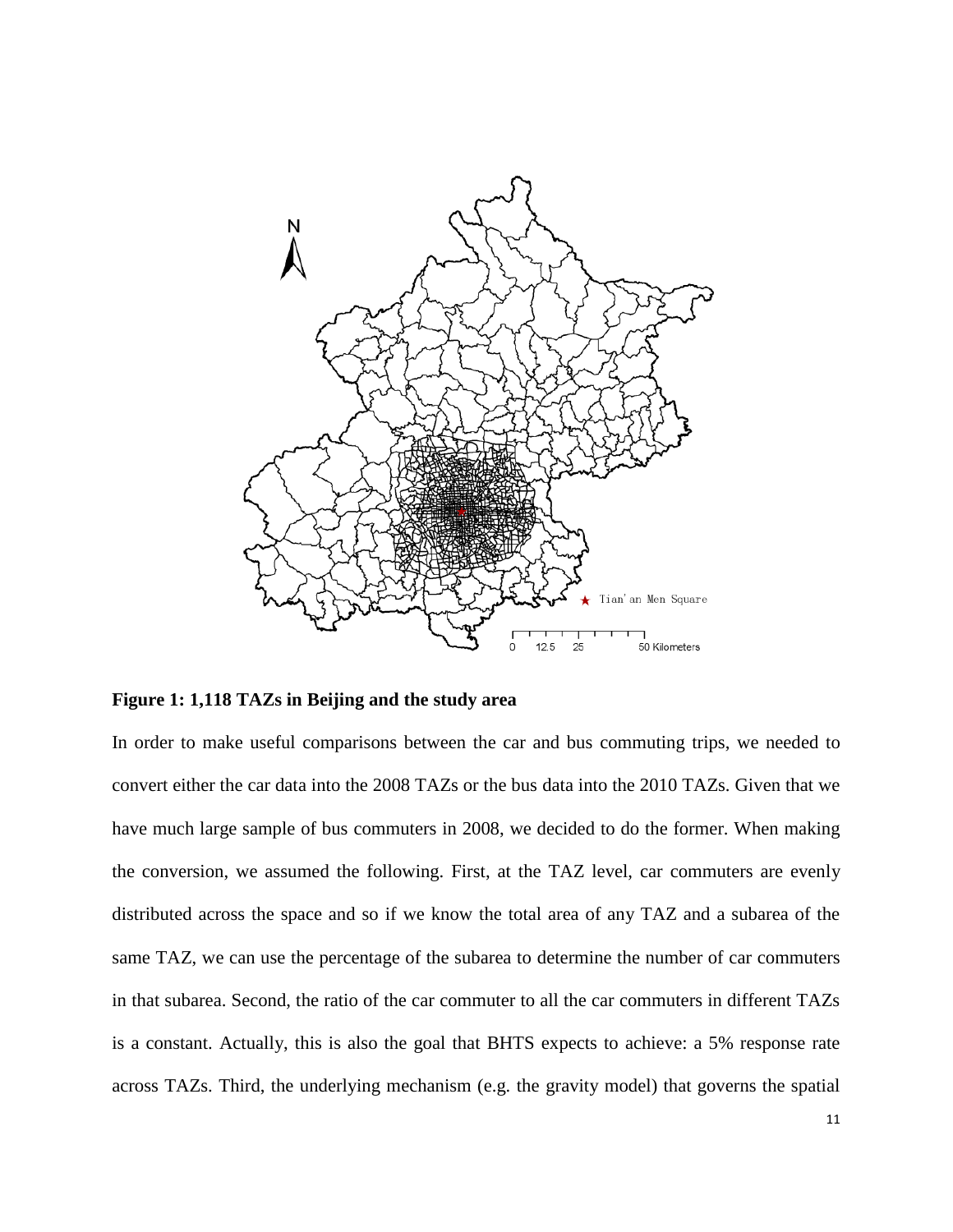distribution of car commuters has not changed between 2008 and 2010. Fourth, the jobs-housing distribution of the car commuter sample is representative of the broader population of car commuters. Because of these assumptions, we were able to convert the 2010 car commuter samples (N=37,837, approximately 7% of the universe) into 532,722 car commuters, the estimated car commuter universe in 2008 we obtained based on BTRC (2009).

More specifically, the procedures for the translation were as follows. First, we performed an overlay analysis of the 2010 and 2008 TAZs in *TransCAD*, which generates 6,757 distinct smaller "TAZs". These TAZs have a one-to-one or one-to-many relation to the 2010 and 2008 TAZs. *TransCAD* automatically produces a relationship table of three sets of TAZs: their TAZ IDs and the respective percentage of the 2010 and 2008 TAZ areas fall into the smaller one. Second, using the relation table, we disaggregate the 2010 sample into the smaller TAZs with the known area percentage and then aggregate the samples of the smaller TAZs into the 2008 sample. Third, we scaled up the 2008 sample up to the car user universe of the same year.

For the bus data, we utilised smartcard data of bus users which is a potentially rich source of information; similar data has not been used previously in excess commuting studies. Since 2005, over 90% of bus riders in Beijing have swiped an anonymous smart card when boarding and alighting (for suburban routes) or when boarding (for inner-city routes) to pay for their fare. The high rate of smart card usage among bus riders is largely due to a significant government subsidy for smartcard users. Those users avail of 60% discounts on any routes in the local bus system; the smartcards are also integrated with other services and can pay taxi, electricity and sewage services that are offered by BMG and associated companies. In this manuscript, we assume that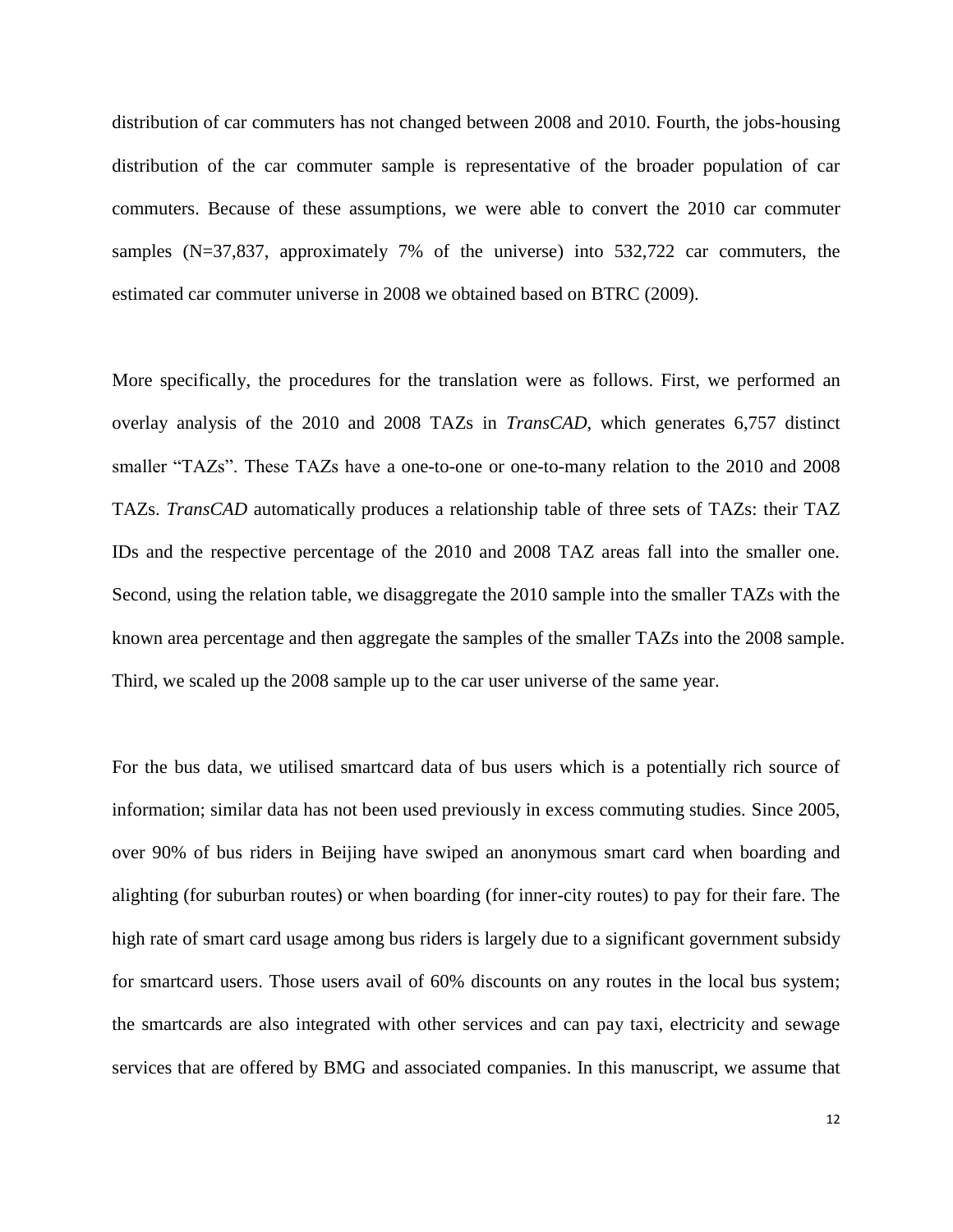the bus commuters we identified through the smartcard data are representative of all bus commuters.

When holders use their smart card for paying bus services, the card reader installed on the bus automatically generates the following information:

- (a) Bus trip origin and destination stop (if the holder on a suburban route) or bus trip origin only(if the holder is on an inner-city route). For those inner-city routes, the cardholder only swipes his/her card when boarding the bus. In this case, we deduced the cardholder's trip origin and destination based on all swipes during five consecutive weekdays. An origin or destination and all bus stops within 500 meters of them that is associated with recurring swipes would be estimated as "home" and "workplace". Later, home and workplace are differentiated using the local parcel-level land use information. More technical details can be found in Long, Y. Zhang, Y. and Cui, C. (2012).
- (b) Boarding and alighting time (if the holder is on a suburban route) or boarding time only (if the holder is on an inner-city route).
- (c) Unique card number and card type (student card or regular card).

The above information is instantly sent to a central server where it is stored. For this study, we were granted access to a full week's historical data from the server administrator, which contains 77,976,010 bus trips of 8,549,072 non-distinct cardholder records between April 7 and April 13, 2008. To identify a cardholder's workplace, we queried one-day data on a MS SQL Server and repeated the work for seven days based on the following rules: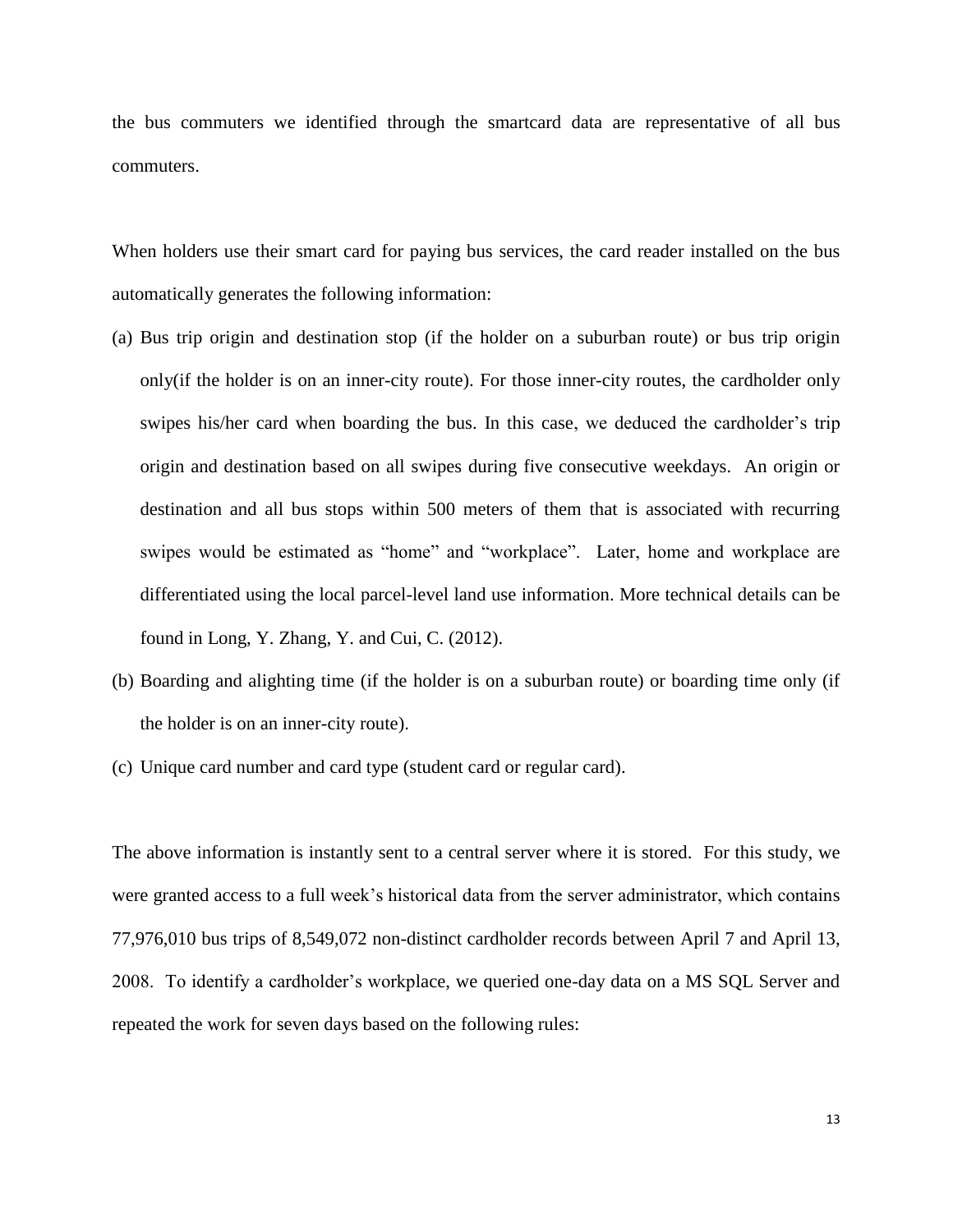- (a) The card type is not a student card. Students were excluded on the basis that they are not commuters;
- (b)  $R_i$  >=6 hours, where  $R_i$  is the time that a cardholder stays at place *j*, which is associated with all bus stops within 500 meters of one another;

(c)  $j \ll 1$ , which means that *j* is not the first place in a weekday that the server records;

where the land use associated with  $T_j$  is identified as non-residential (based on the local parcellevel land use map).Thus, the final workplace of each bus user include in our flow matrix was defined by utilizing these criteria..

Similarly, a cardholder's home (origin) was identified if it adhered to the following criteria:

- (a) The cardholder already has an identified workplace;
- (b) The card type is not a student card;
- (c)  $R_i$  >=6 hours, where  $R_i$  is the duration that a cardholder stays at place *i*, which is associated with all bus stops within 500 meters of one another;
- (d)  $F_h \geq F_f$ , where  $F_h$  is the first and the most frequent place a cardholder starts a bus trip of a day within the week;  $F_j$  is a cardholder's trip frequency to or from *j*.

In addition, to ensure that we singled out commuters solely by bus, we only selected cardholders that had continuous bus swipes. That is, our study excludes multimodal public transport users (i.e. bus and subway). It is possible to get a breakdown of the swipe card data by mode (subway and bus) but unfortunately we were not permitted to access such information for this study. In total, we ended up with 216,844 distinct cardholders/workers commuting solely by bus within the study boundary (see Long et al., 2012 for more details). We then geocoded and aggregated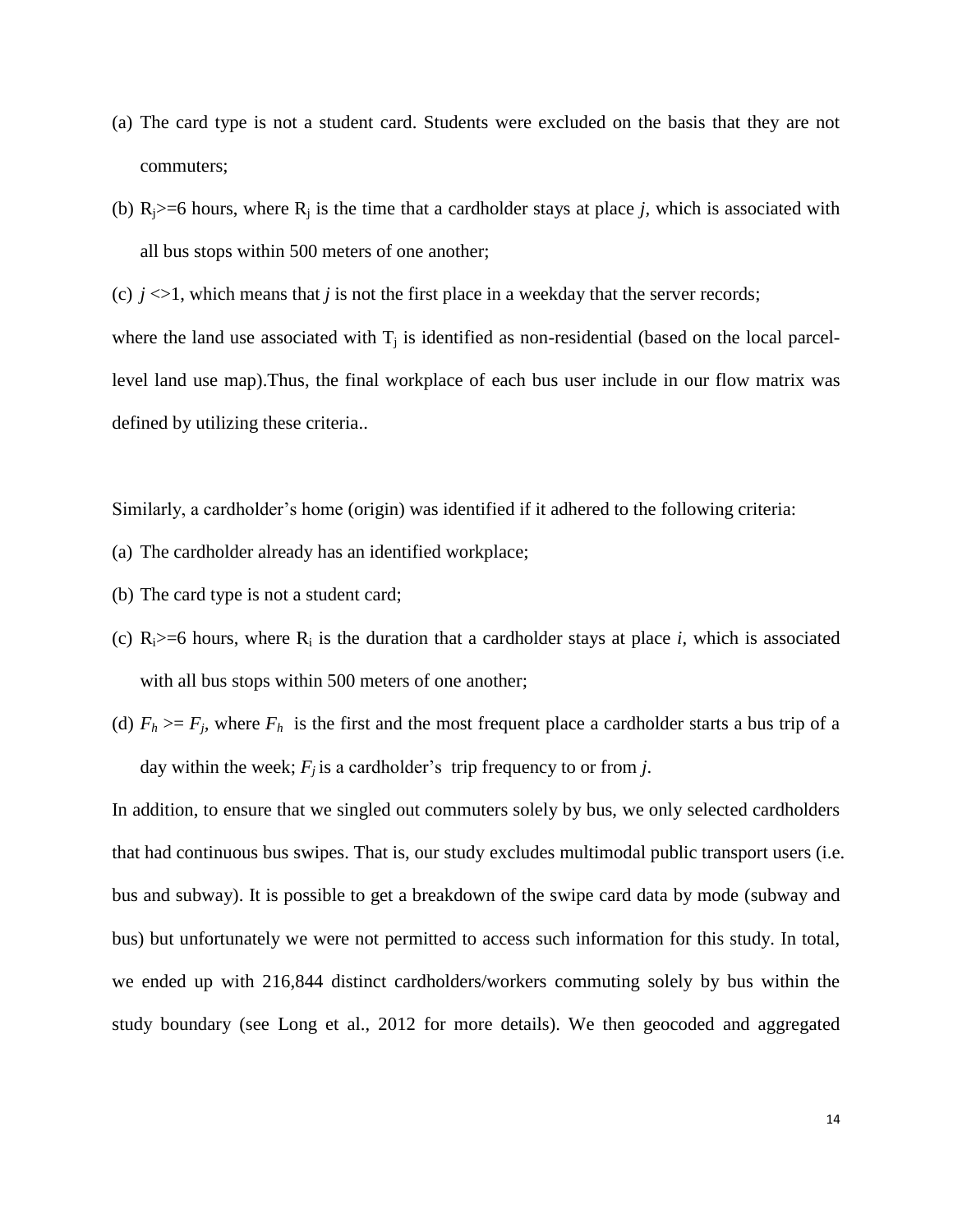cardholders' homes and workplaces by TAZ of 2008. This is also the data that we were allowed to use for research and publishing.

As with numerous other studies, we used the Euclidean distance between zone centroids as a measure of zonal separation. For all trips (bus and car), intra-zonal travel distances were estimated by assuming that each zonal unit is approximately circular in shape (see Frost et al, 1998). In a similar manner to other studies, we also excluded those trips originating and destined for locations outside the study boundary (see Frost et al, 1998; Horner, 2002; Murphy, 2009).

#### *Formulations*

From the preceding discussion, it should be clear that a necessary prerequisite for attaining values associated with the efficiency indicators described in Equations 1-2, is the calculation of  $T_{min}$ ,  $T_{max}$ , and  $T_{act}$ . T<sub>act</sub> was calculated from empirical data. For  $T_{min}$ , the TPLP was used to determine the assignment of trips from origin to destination that minimized mean commuting cost. The objective function and constraints of the TPLP are given by:

Min: 
$$
Z = \frac{1}{N} \sum_{i=1}^{m} \sum_{j=1}^{n} cijXij
$$
 (3)

s.t. 
$$
\sum_{i=1}^{n} Xij = Dj
$$
  $\forall j = 1,...,m$  (4)

$$
\sum_{j=1}^{m} Xij = Oi \qquad \forall i = 1,...,n
$$
 (5)

$$
Xij \ge 0 \qquad \qquad \forall i, j \tag{6}
$$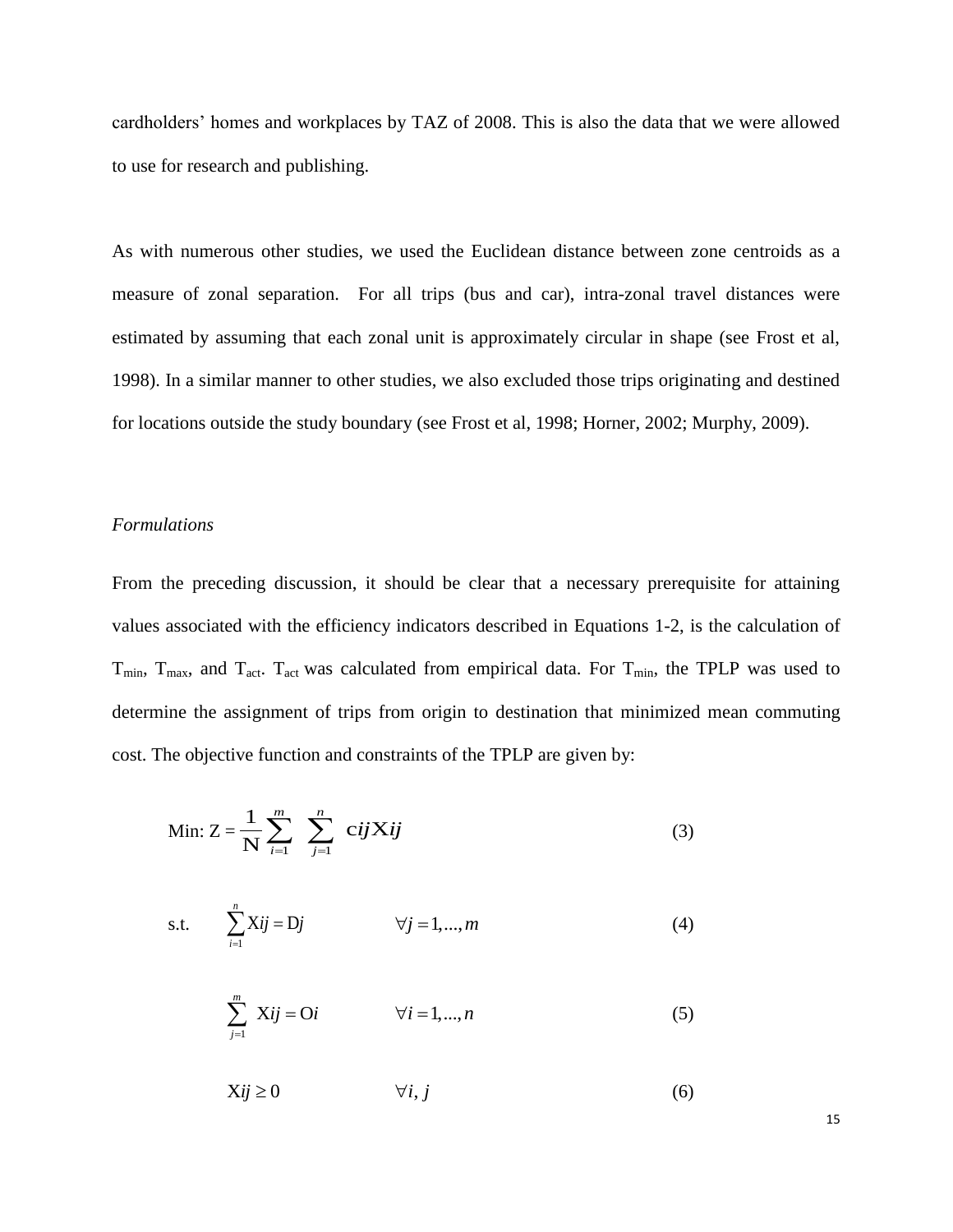where,  $m =$  number of origins;  $n =$  number of destinations;  $O_i =$  trips beginning at zone *i*;  $D_j =$ trips destined for zone *j*; c*ij* = travel cost from zone *i* to zone *j*;  $X_{ij}$  = number of trips from zone *i* to zone  $j$ , and  $N =$  total number of trips. The objective function (2) minimizes average transport costs. Constraint (3) ensures that trip demand at each destination zone is satisfied while constraint (4) limits the number of trips leaving each origin zone to the number of trips originating there. Constraint (5) restricts the decision variables, X*ij*, to non-negative values. It should be noted that travel costs, c*ij*, may be expressed in terms of any measure of zonal separation, for example travel distance, travel time or indeed a generalized cost measure.

 $T<sub>max</sub>$  was also determined using the TPLP where the objective function is the inverse of the minimization problem discussed previously (5) and is given by:

$$
Max Z = \frac{1}{N} \sum_{i=1}^{m} \sum_{j=1}^{n} CijXij
$$
 (9)

#### **Results**

Table 3 show and Figure 2 the results emerging for the values associated with the travel scale  $T_{min}$ ,  $T_{max}$  and/or  $T_{act}$ . They also show the commuting range  $(T_{max}-T_{min})$  as well as the efficiency indicators EC and  $C_u$ . It can be seen that  $T_{min}$  is considerably lower for the bus than for the car. What this suggests is that there is a greater inter-mixing of jobs-housing functions (i.e. a better jobs-housing balance) associated with users of that mode compared to the corresponding land use arrangement for car users. The lower value of  $T_{min}$  for bus user suggests that, on average,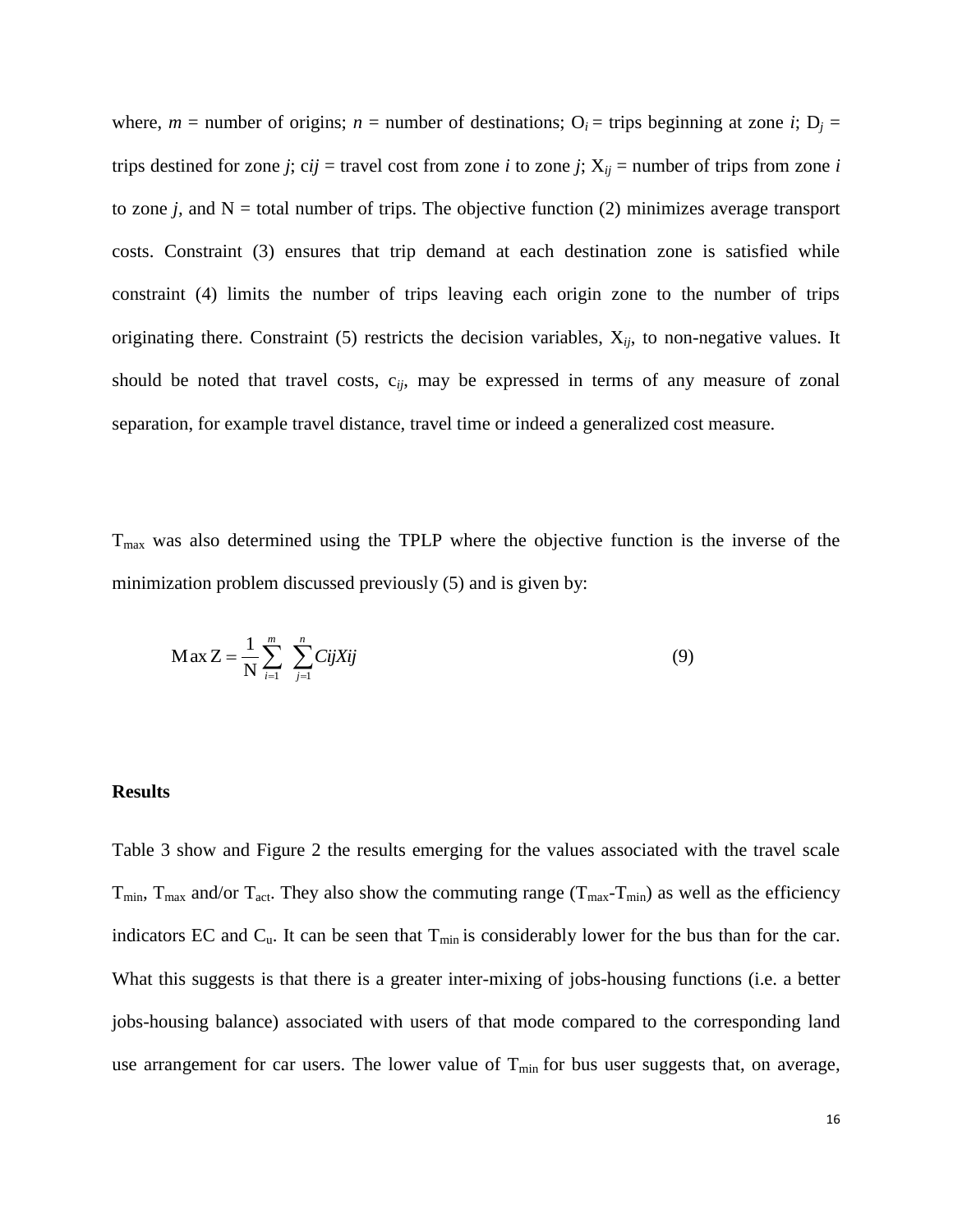users of that mode have easier access (in terms of commuting distance) to job opportunities than car users. However, this greater juxtaposition between origins and destinations for bus users may simply be a reflection of the fact that those commuters who cannot get easy access to their job destination via the bus simply switch to the car (if possible); those who can access destination opportunities relatively easily via the bus network continue with that mode for their commute. Overall, these findings echo those of Wang and Chai (2009) and Zhao et al. (2011) which show that Danwei is associated with a better jobs-housing balance and ultimately shorter commutes for Beijing residents.

To some degree, this phenomenon might explain why the modal results for  $T_{min}$  in Beijing are in contrast to other cities where similar analysis has been undertaken. For example, the general trend in the results are in contrast to those emerging for the case of Dublin, Ireland (see Murphy, 2009) where  $T_{min}$  values for public transport were consistently lower for car users than for public transport users. Murphy's (2009) public transport data included bus and train data rather than just bus data (as in this study) but because train commutes tend to be longer, the  $T_{min}$  results from Beijing would likely be even higher than at present if rail data were to be included. Quite why this trend is different in the case of Beijing is open for debate but there would seem to be little doubt that it is related to differences in the overall urban spatial organization of Beijing relative to Dublin. Beijing is a much more monocentric city than Dublin (which is highly polycentric) and thus has witnessed much less decentralisation of employment than not only Dublin but many western cities in a more general sense. The decentralisation of employment functions allows car users, in particular, to access job opportunities closer to residential locations beyond the central area thereby reducing the value of  $T_{min}$  to a considerably greater extent for users of that mode.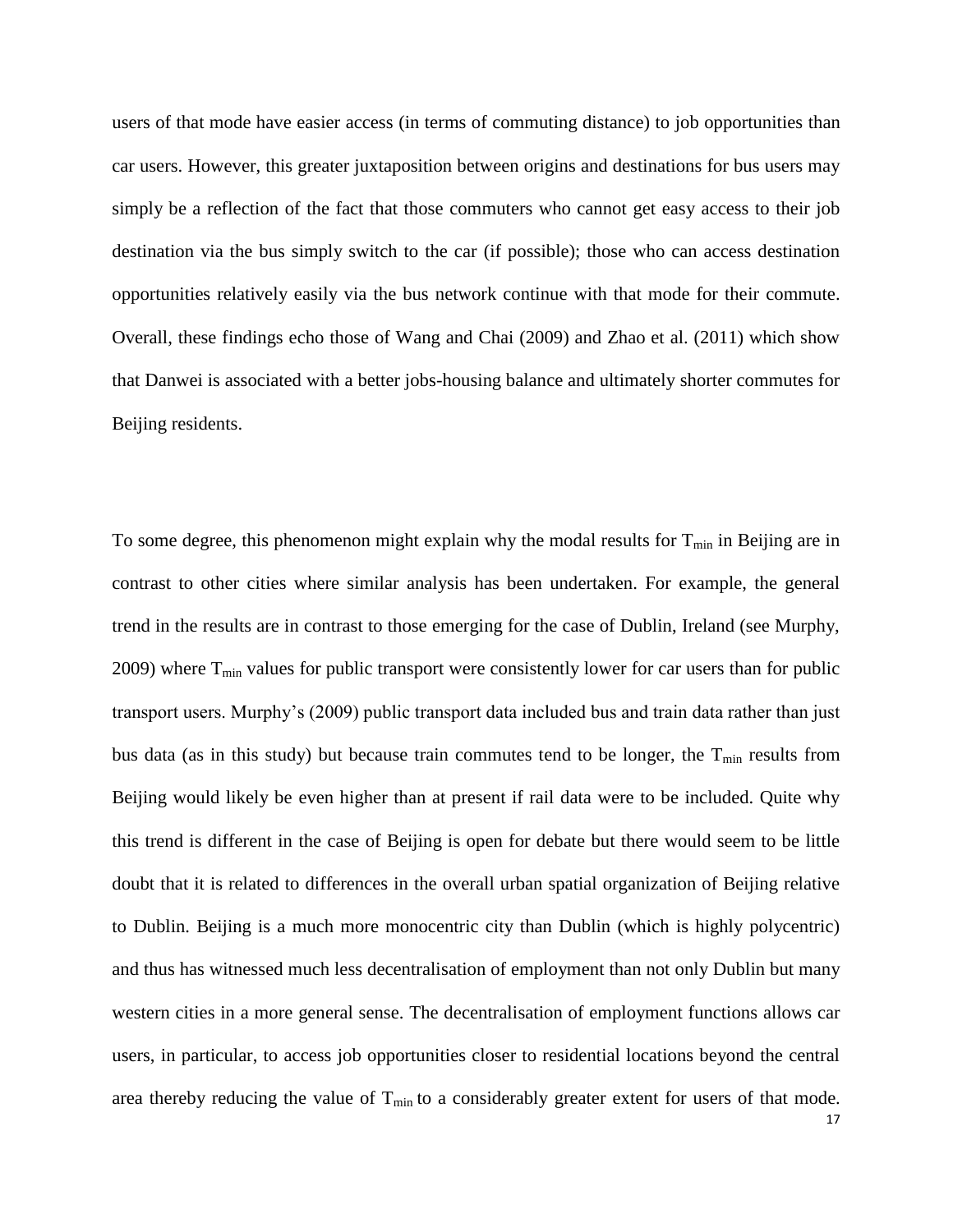The fact that this has not happened to the same extent in Beijing suggests that the maintenance of a monocentric city (and thereby a maintenance of a largely centralised employment and decentralised residential structure) has not afforded car users the same opportunities to access job opportunities closer to peripheral residential locations. Moreover, if it was assumed that all workers in Beijing were to commute to the city centre (i.e. Tian'anmen square) where most employment opportunities are located we found that the mean commuting distance by car is considerably longer (27.7km) than by bus (14.8km). This supports the previous assertion that car commuters tend to locate further from the central area (Tian'anmen) whereas bus commuters locate closer to the centre.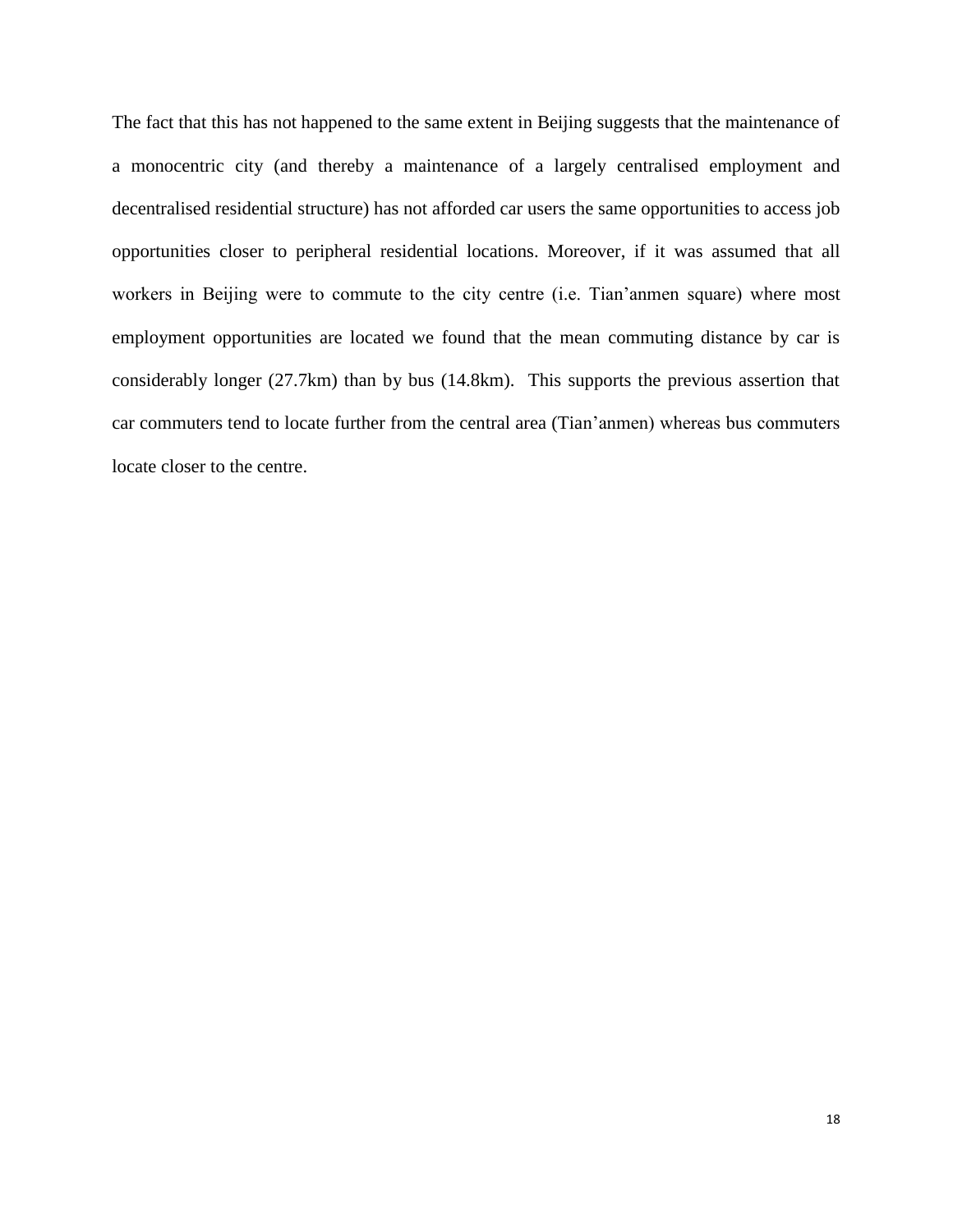

**Figure 2. Top one per cent of origin-destination flows for the minimum solution (Tmin) by car and public transport**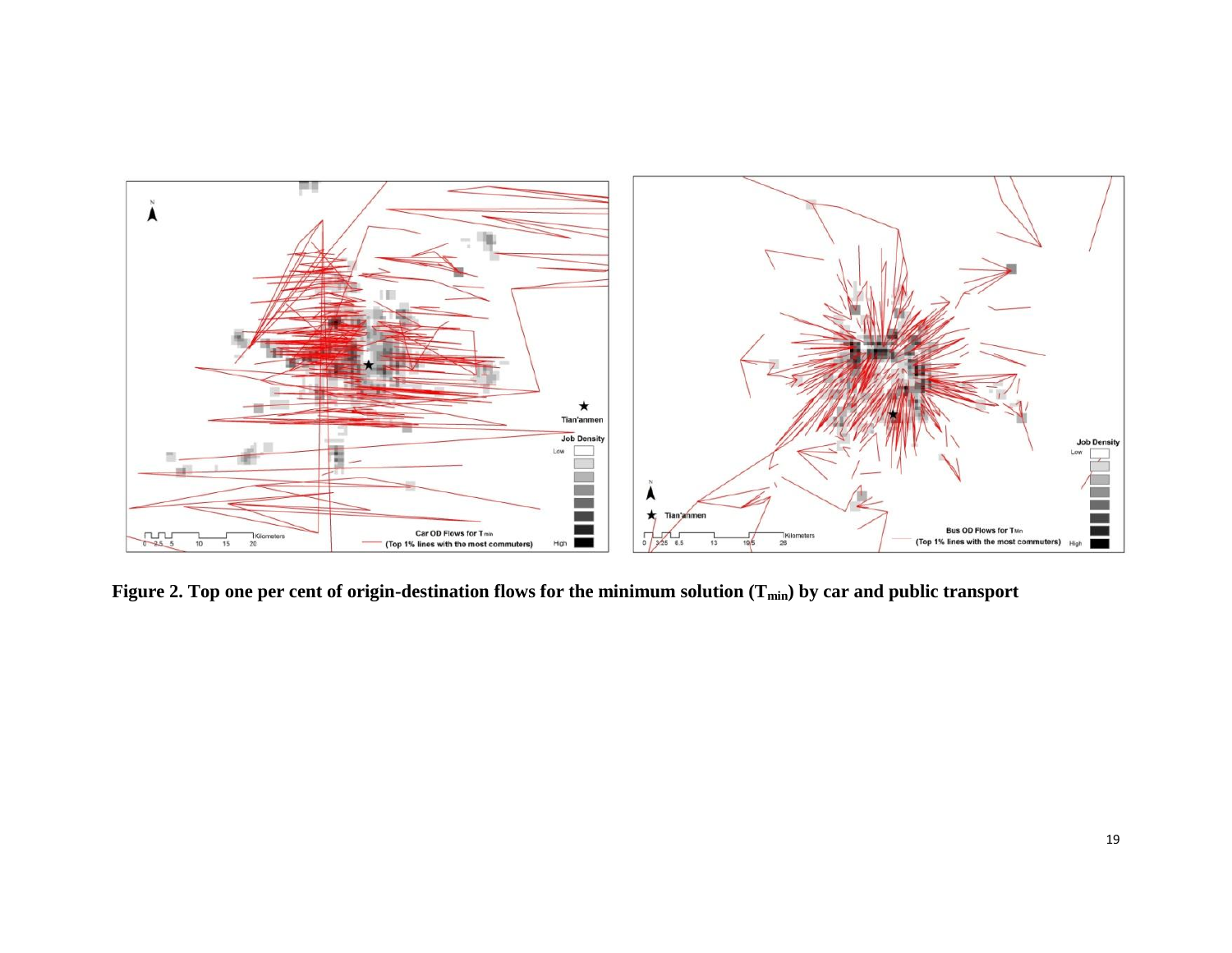Figure 2 shows a graphical display of the top one per cent of OD flows associated with the minimum solution  $(T_{min})$  for car and bus. The results are interesting in that they demonstrate graphically the difference in the complexity of origins and destinations associated with the two modes of transport. For the car, origin and destination flows are much more dispersed and complex whereas for the bus flows are remarkably radial in nature and are oriented towards flows along radial routes converging in the centre. For the car, they highlight that even under the perfect efficiency assumptions of the minimum solution, origin and destination flows associated with the existing distribution of car users are highly dispersed and more random in nature. This suggests that in the specific case of Beijing, the primary role of the car is to accommodate more complex trips that, in the main, are inter-suburban or cross-commuting trips not oriented towards the centre.

The results for  $T_{\text{max}}$  are considerably higher for car users than for public transport users. This is consistent with literature which has calculated these values by different mode (see Murphy, 2009). This demonstrates that, in the case of Beijing, the private transport network facilitates the possibility of longer trips than those afforded by the bus network. Thus, individuals who have longer commuting distances to their workplace are more likely to use the car over the bus than for shorter journeys. In effect, the  $T_{\text{max}}$  results for the bus (24.7 kms) show that individuals commuting more than c.24 kms to work simply cannot use the bus network and must transfer to the car in order to reach their destination. This result has significant policy implications for Beijing because it suggests that any moves towards decentralisation of employment would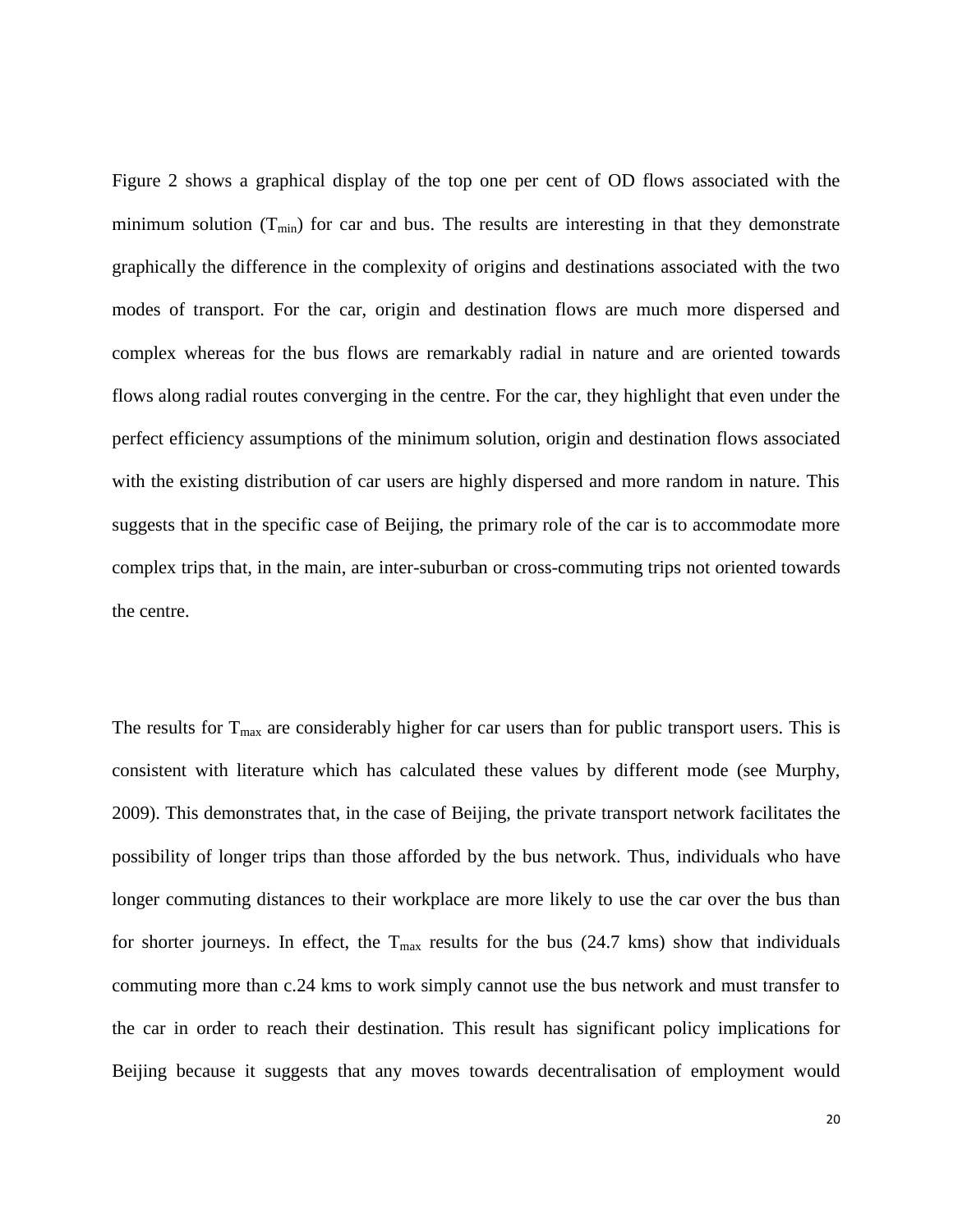undermine the role of the bus network in serving commuting trips and would likely lead to considerable modal shift towards the car.

The foregoing result is also highlighted by the respective travel ranges for the two modes (Table 3). They show that the commuting range for car users is 9.4 kms greater than that for bus users. This reinforces the previous point emerging from the  $T_{\text{max}}$  results and ultimately highlights the possibility for car users to live further from employment destinations than bus users. Thus, the results suggest, quite concretely, that the car facilitates a greater separation between home and work land uses than the bus. Moreover, it suggests that the greater intermixing of jobs-housing associated with the bus (i.e.,  $T_{min}$ ) has not facilitated an improvement in the range of commuting possibilities for bus users.<sup>2</sup>

 $^2$  In similar studies, a lower T<sub>min</sub> normally translates into a higher T<sub>max</sub> but this is not the case for our results.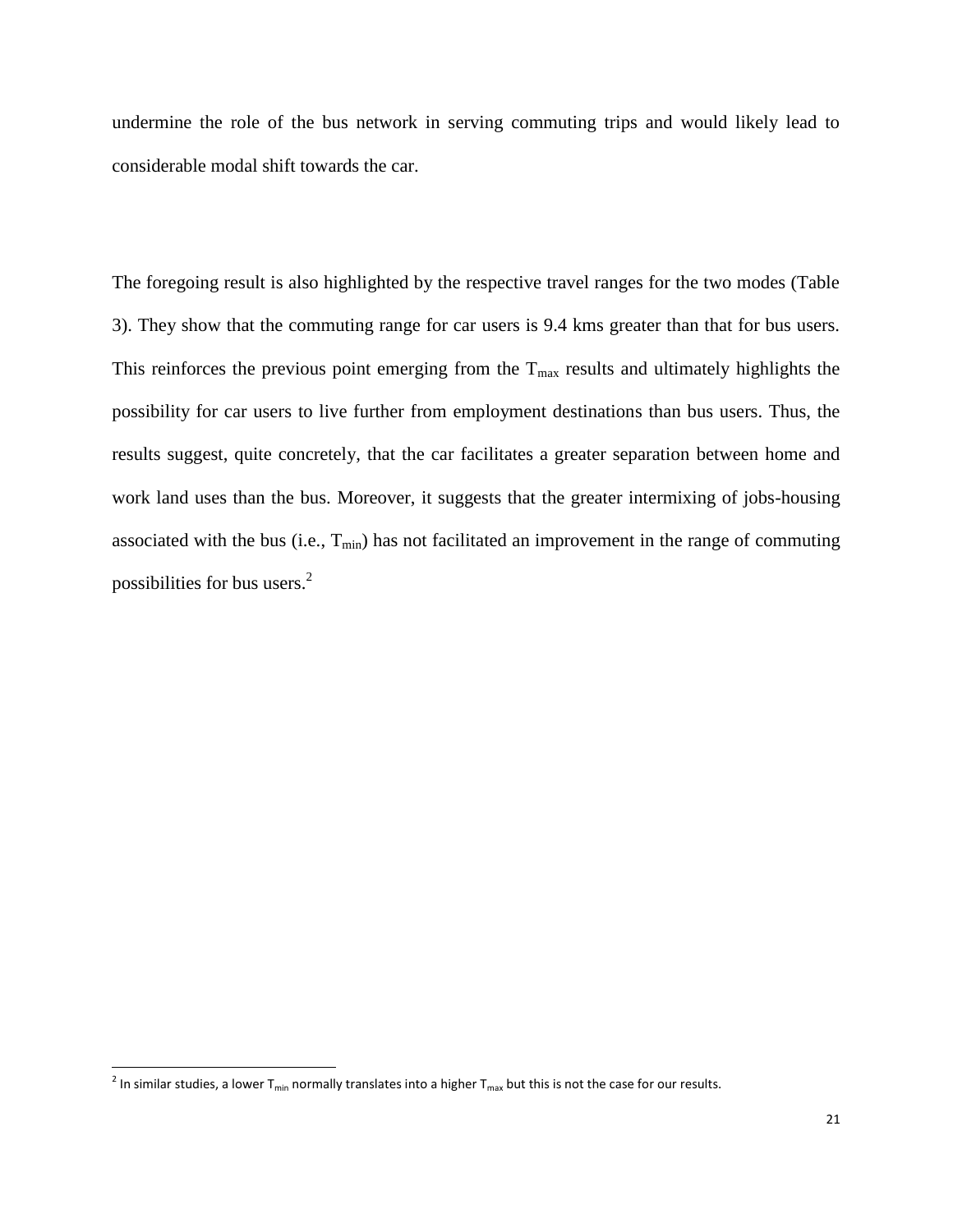

**Figure 3: Origin-destination flows for the actual pattern of trip making (Tact) by car and public transport**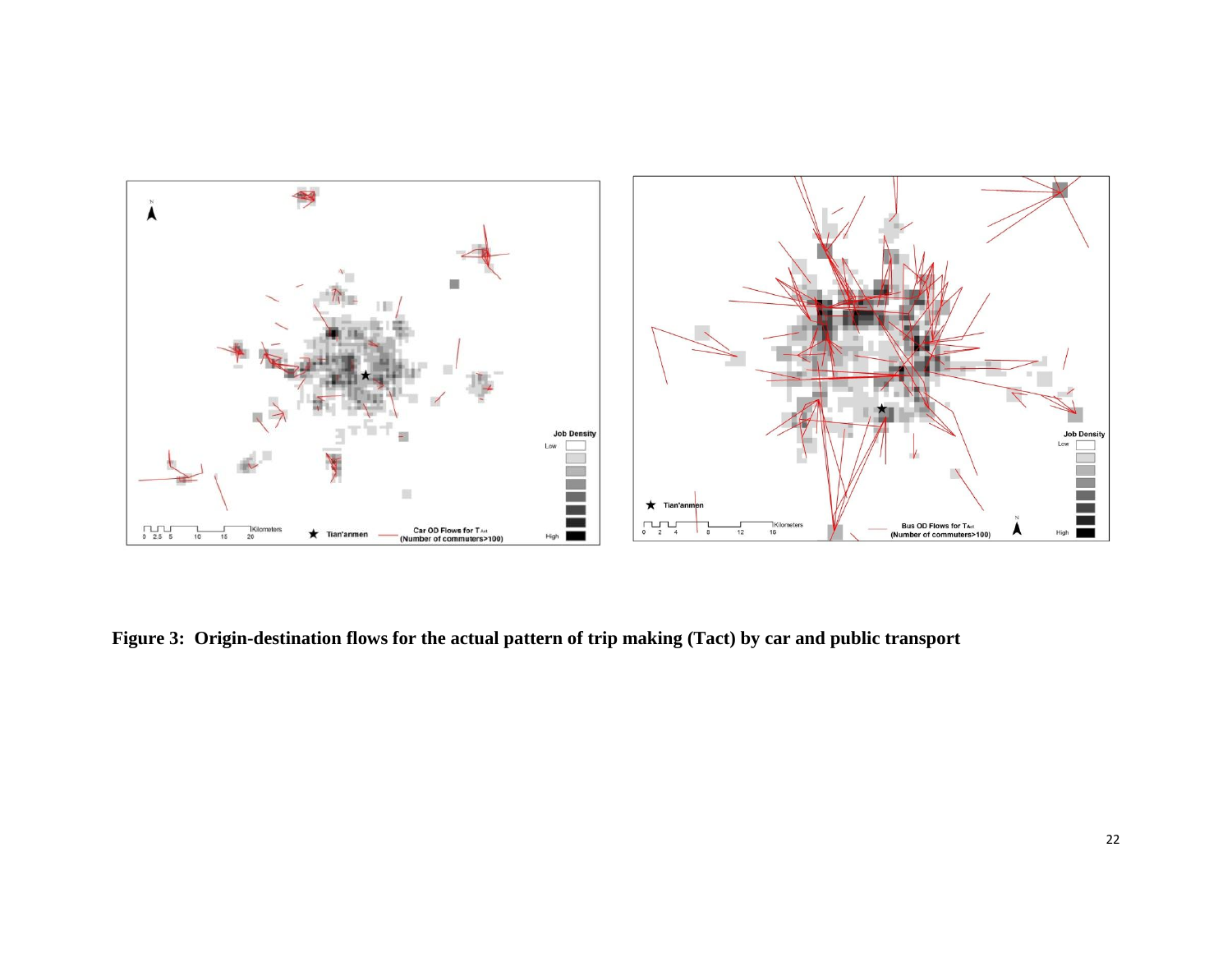Unlike Figure 2, Figure 3 shows a graphical display of all OD pairs with greater than 100 commuters for car and bus for the actual pattern of trip making  $(T<sub>act</sub>)<sup>3</sup>$ . The results show that more red lines are visible for bus than for car users indicating more highly concentrated flows for the bus network; by way of contrast, the considerably lower number of red lines for the car network indicates that there are less OD pairs associated with concentrated flows. Given that public transport systems generally work best with high volumes of users along a limited number of routes, it is hardly surprising that the bus is associated with greater concentration of flows. Nevertheless, it does demonstrate the extent to which car flows are characterised by low volume, dispersed and complex patterns of flow associated with the OD flows compared those for the bus.

All of these assertions are consistent with the observed values of  $T_{act}$ . Given the lower values of  $T_{\text{min}}$  for bus users over car users, one would expect  $T_{\text{act}}$  to be lower for that mode. The results show that this is indeed the case (Table 3).  $T_{act}$  for bus users (8.2 kms) is 3 kms lower on average than for car users. Indeed,  $T_{min}$  is 40.0% larger for car users than for bus users and similarly  $T_{act}$ is 36.6% larger for car users than for bus users. This implies a close correlation between  $T_{min}$  and Tact indicating that the greater intermixing of jobs-housing functions associated with bus users allows individuals who use that mode to reduce their observed commuting costs to a greater extent than car users.

 $\overline{a}$ 

 $3$  We choose this because using a similar approach to that adopted for the minimum solution (Figure 2) would have yielded unreadable maps.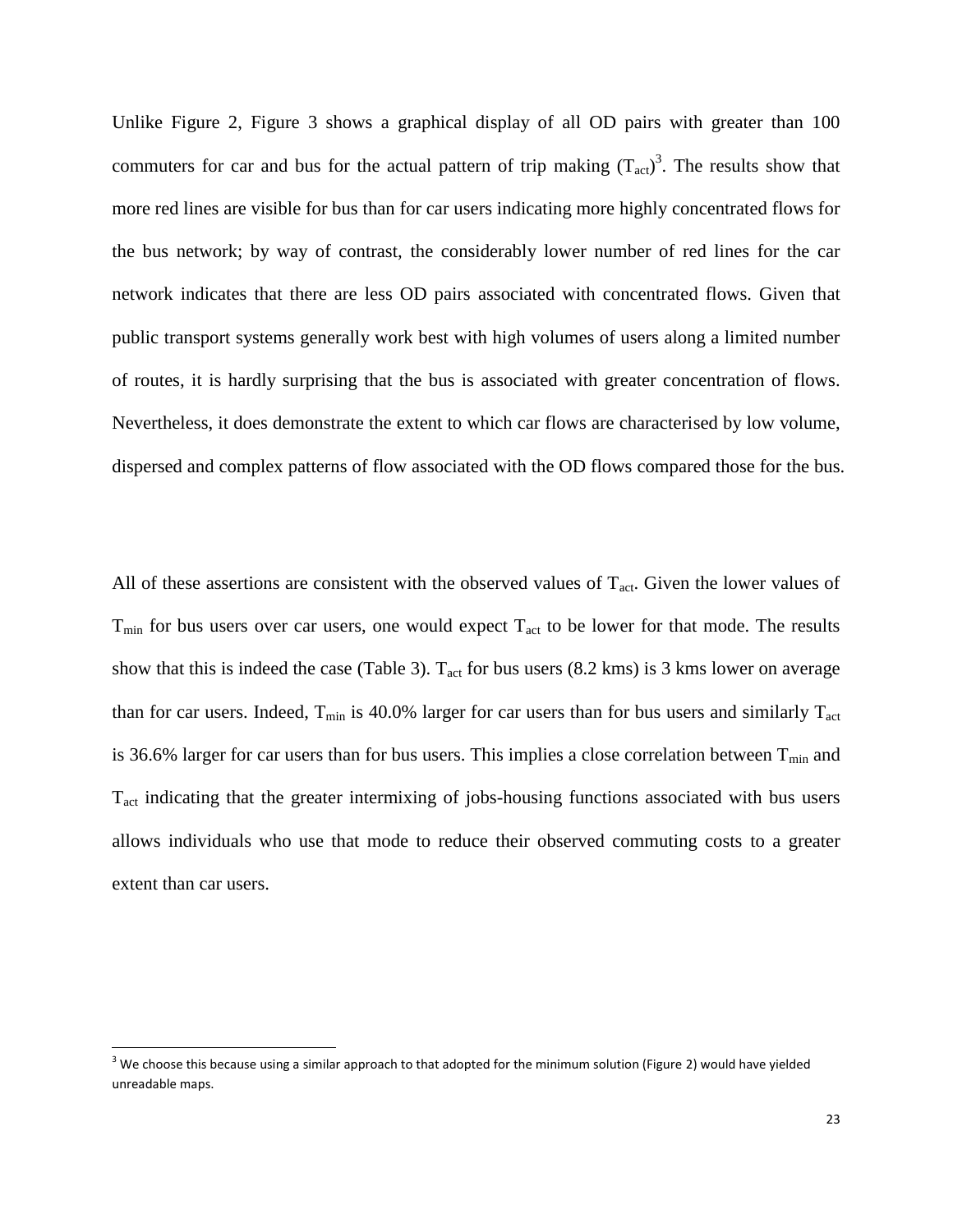The results for the commuting efficiency indicator - excess commuting  $(EC)$  – also reinforce this relationship between  $T_{min}$  and  $T_{act}$  for bus and car users in that they show that excess commuting is similar for both modes. However, despite bus users having a lower  $T_{min}$  and  $T_{act}$ , they show that excess commuting is slightly higher for bus users (69.5%) than for car users (68.8%). This implies that relative to the existing distribution of home-work land use arrangements for each mode (i.e.,  $T_{min}$ ), there is little difference in the commuting efficiency between modes as evidenced by the EC statistic. For the case of Dublin, EC for public and private transport was 59.8% and 78.4% respectively. It is clear then that excess commuting for bus in Beijing is considerably higher than the corresponding results for public transport in Dublin; for car they are considerable lower. However, when compared with other Chinese cities, Beijing exhibits relatively high levels of excess commuting. Liu et al's (2008) 2005 analysis of excess commuting in Guangzhou found (for all trips) only 44.7% of commuting to be excessive. While they used simulated data and relatively small samples which might undermine the strength of the results, the difference, nevertheless, is remarkably large and implies that commuting patterns in Beijing are more inefficient than those in Guangzhou.

Turning to the  $C_u$  statistic which highlights the extent to which a city's existing commuting capacity is being utilised, it is clear that the differences are also only marginal between car and bus modes (Table 3). However, the results show that the  $C<sub>u</sub>$  values are slightly lower for car users than for bus users implying that car users consume less overall of their available commuting resources than bus users, albeit only marginally. This general trend is similar to the results emerging from Murphy's (2009) research on Dublin. However, the magnitude of the difference in the modal results is quite different between Dublin and Beijing. In Dublin the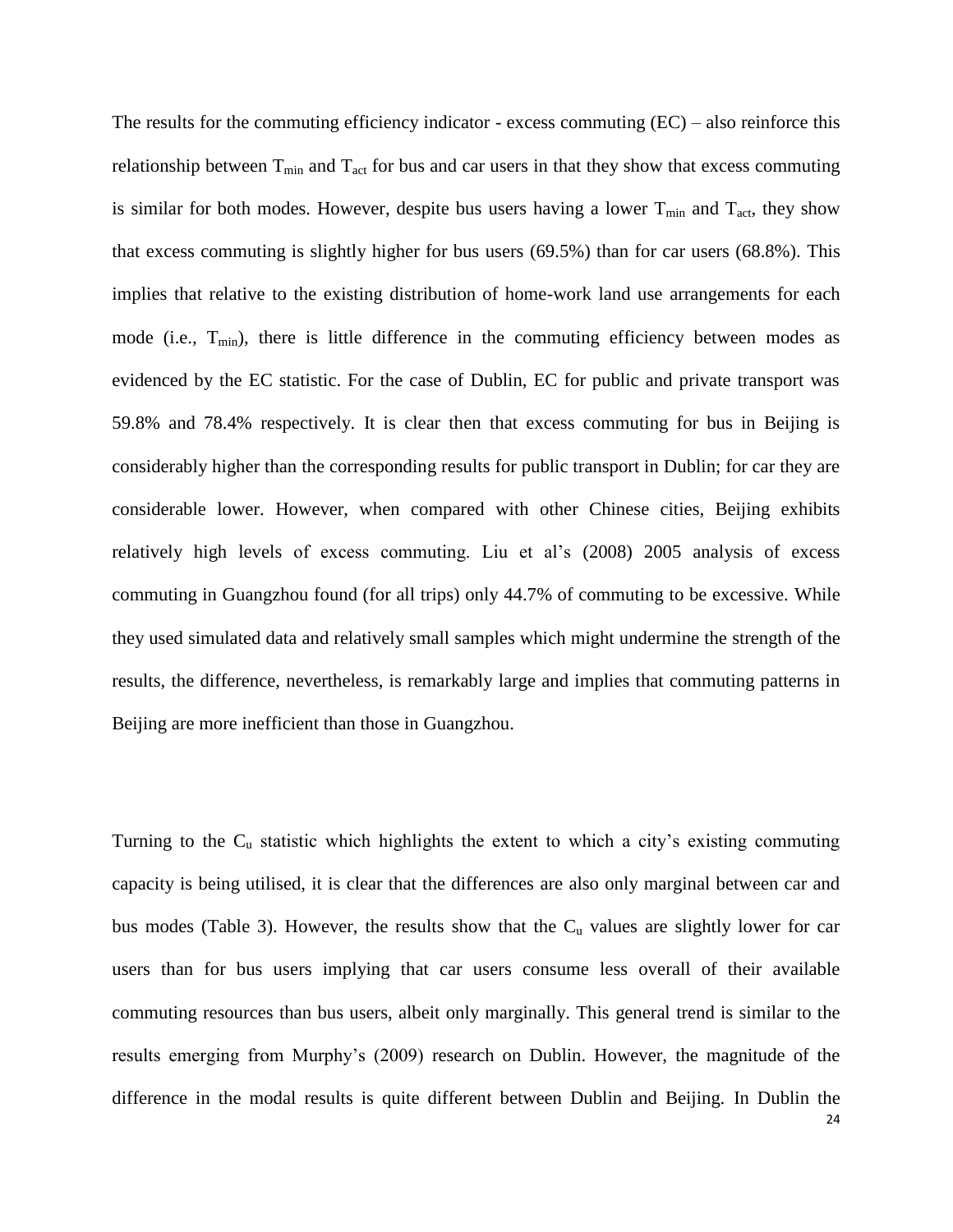difference in car and public transport  $C<sub>u</sub>$  values was almost 7.0% whereas in Beijing the difference is only 1.4%. Taken together, the results for EC and  $C<sub>u</sub>$  for Beijing highlight that within the context of the existing distribution of jobs and housing functions, bus use is associated with slightly more inefficient commuting patterns than car use. However, this must be viewed within the context of the  $T_{min}$  and  $T_{act}$  values which demonstrate a better jobs-housing balance for bus users and also that bus users commute, on average, 3 kms less per trip than car users in Beijing.

|            | $T_{\rm min}$ | $T_{\scriptscriptstyle act}$ | $\bm{\tau}$<br>max | Range        | EC    | <b>CU</b> |
|------------|---------------|------------------------------|--------------------|--------------|-------|-----------|
|            |               |                              |                    | $(T_{max}$ - |       |           |
|            |               |                              |                    | $T_{min}$ )  |       |           |
| Car        | 3.5           | 11.2                         | 35.1               | 31.6         | 68.8% | 24.3%     |
| <b>Bus</b> | 2.5           | 8.2                          | 24.7               | 22.2         | 69.5% | 25.7%     |

**Table 3. Excess commuting and related results for the Beijing metropolitan area**

#### **Conclusions**

Contemporary Chinese cities are highly dynamic. The rapidity of urban transformation right across the country is quite remarkable with transport infrastructure and land use functions witnessing rapid change over the last two decades in particular. In Beijing for instance, the subway network length has more than doubled from 184 kms to 465 kms between 2008 and 2013 alone. Thus, the geography of transport patterns is changing rapidly over much shorter periods of time than we have traditionally become accustomed to. This means that for excess commuting and related transport studies dynamic input data is needed to more quickly assess the nature of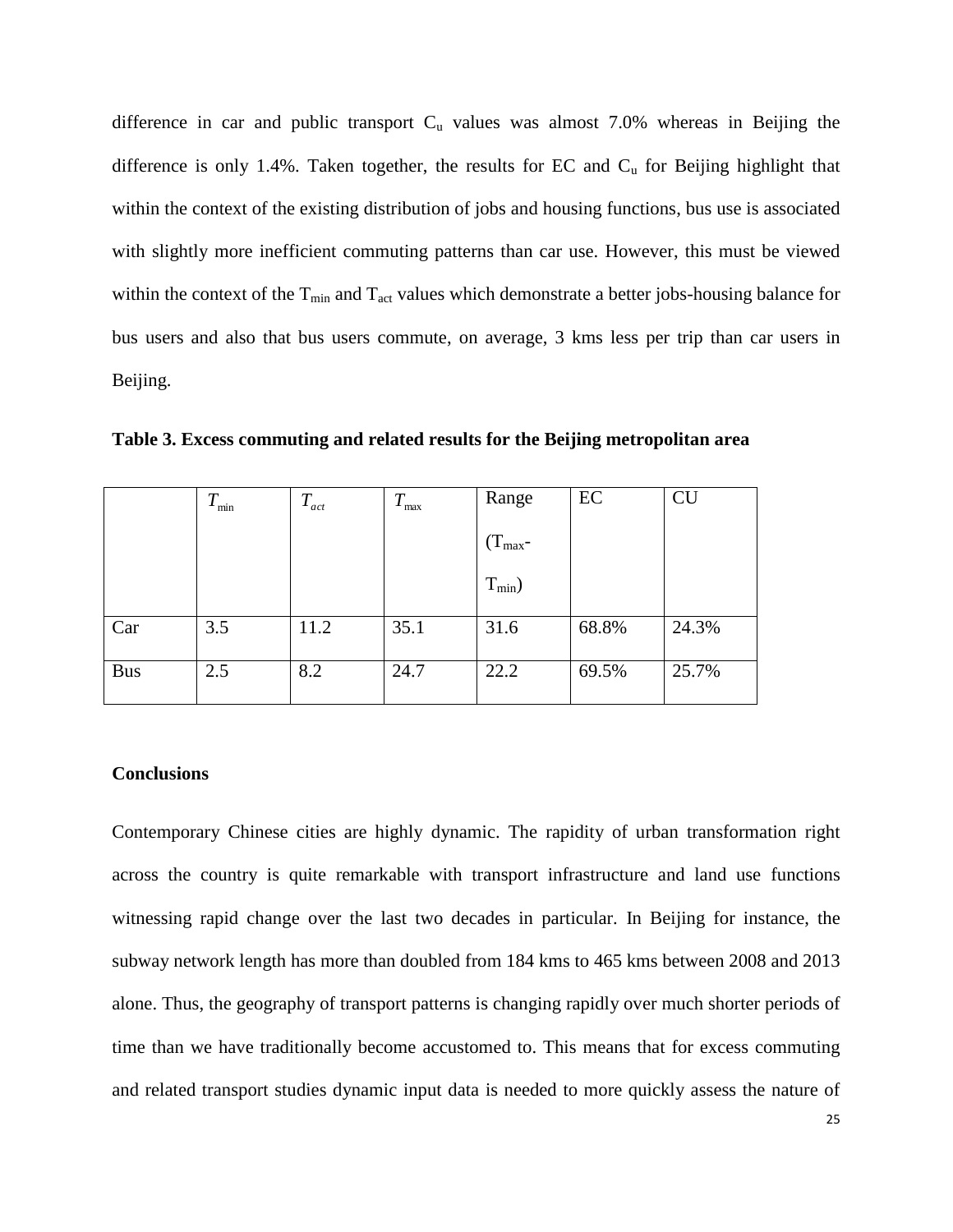change. While our study only provides a snapshot of transport patterns in a Chinese city, our approach which uses Smartcard data as input for analysing the efficiency of trip patterns along the bus network has the potential to be a much more dynamic source of data for input into transport studies than traditional survey data. Indeed, this study has demonstrated how this data can be manipulated and utilised for assessing very recent public transport patterns.

Our results show that  $T_{min}$  is lower for the bus than for the car indicating a better jobs-housing balance associated with the former mode. However, it is possible (although further research would be needed to gain more certainty) that this is related to the residential self-selection (RSS) phenomena and less due to the deliberate efficiency choices of bus users. This phenomenon refers to situations where individuals choose their residence based on their travel needs, abilities and preferences that are constrained by an individual's place in the socio-economic hierarchy modified by the opportunities and constraints provided by society (Van Wee, 2009). In the context of our results, this may suggest that those commuters who cannot gain easy access to their employment destination via the bus simply switch to the car or alternatively choose an alternative origin (home location) that allows them the opportunity to commute by car rather than by bus.

The results also highlight that Beijing is a considerably more monocentric city than many western cities. The upshot of this is that modal shifts from bus to car does not confer huge efficiency benefits upon car users relative to bus users due to the fact that employment has not been decentralised to anywhere near the same extent as in many western cities and this is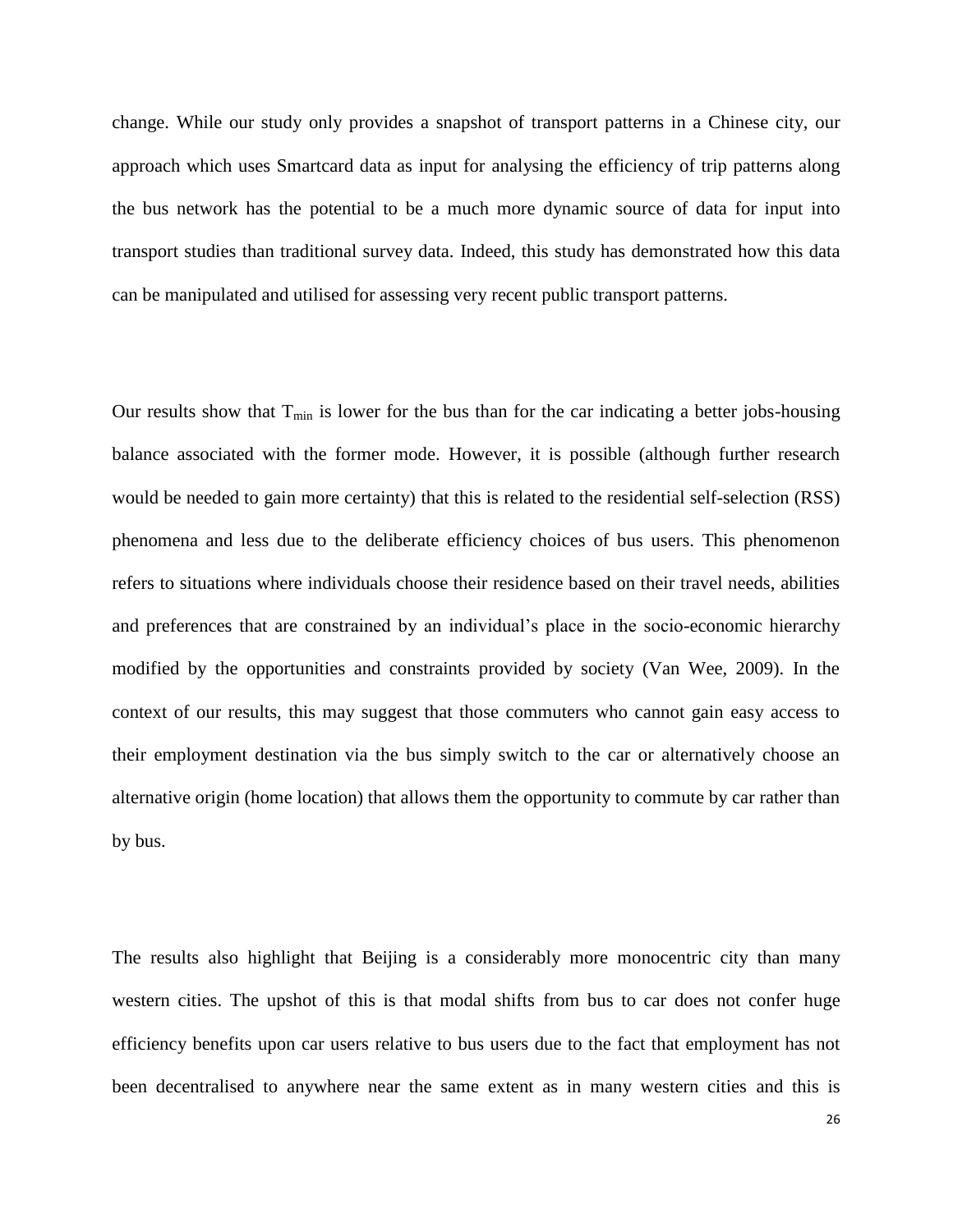evidenced by the relative  $T_{\text{min}}$  values for both modes. Where employment is decentralised, it clearly confers significant additional benefits on car users relative to public transport users (see Murphy, 2012). The fact that Beijing has not gone down this route and has maintained a more monocentric-like urban structure has actually allowed the bus to increase its modal share in recent years and this is contrary to what has happened in most western cities that have pursued decentralisation strategies via polycentric urban models. In terms of efficiency indicators such as excess commuting and capacity utilisation, our study shows that Beijing's excess commuting is high for bus and low for car relative to other cities that have assessed these indicators by mode. Quite why this is the case would require more detailed research with a temporal component to map changes in commuting efficiency onto changes in land use arrangements.

More broadly, the generally lower values of  $T_{min}$  for Beijing relative to other cities of a similar size, suggests that the legacy/impacts of the Danwei phenomenon persists in Chinese cities. However, as shown in other studies, the dismantlement of Danwei, rapidly changing residential preferences, broader motorisation and suburbanisation can undermine the potential positive efficiency impacts of Danwei. In our view, there are lots of uncertainties in terms of the phenomena's impacts on jobs-housing balance and commuting patterns. However, this also means that rich opportunities exist for further research on the issue which, to some extent at least, our study provides insights into even if they are somewhat indirect.

Our graphical maps of key origin-destination flows are an innovative approach to demonstrating flows of actual travel patterns as well as those associated with the minimum solution of the TPLP.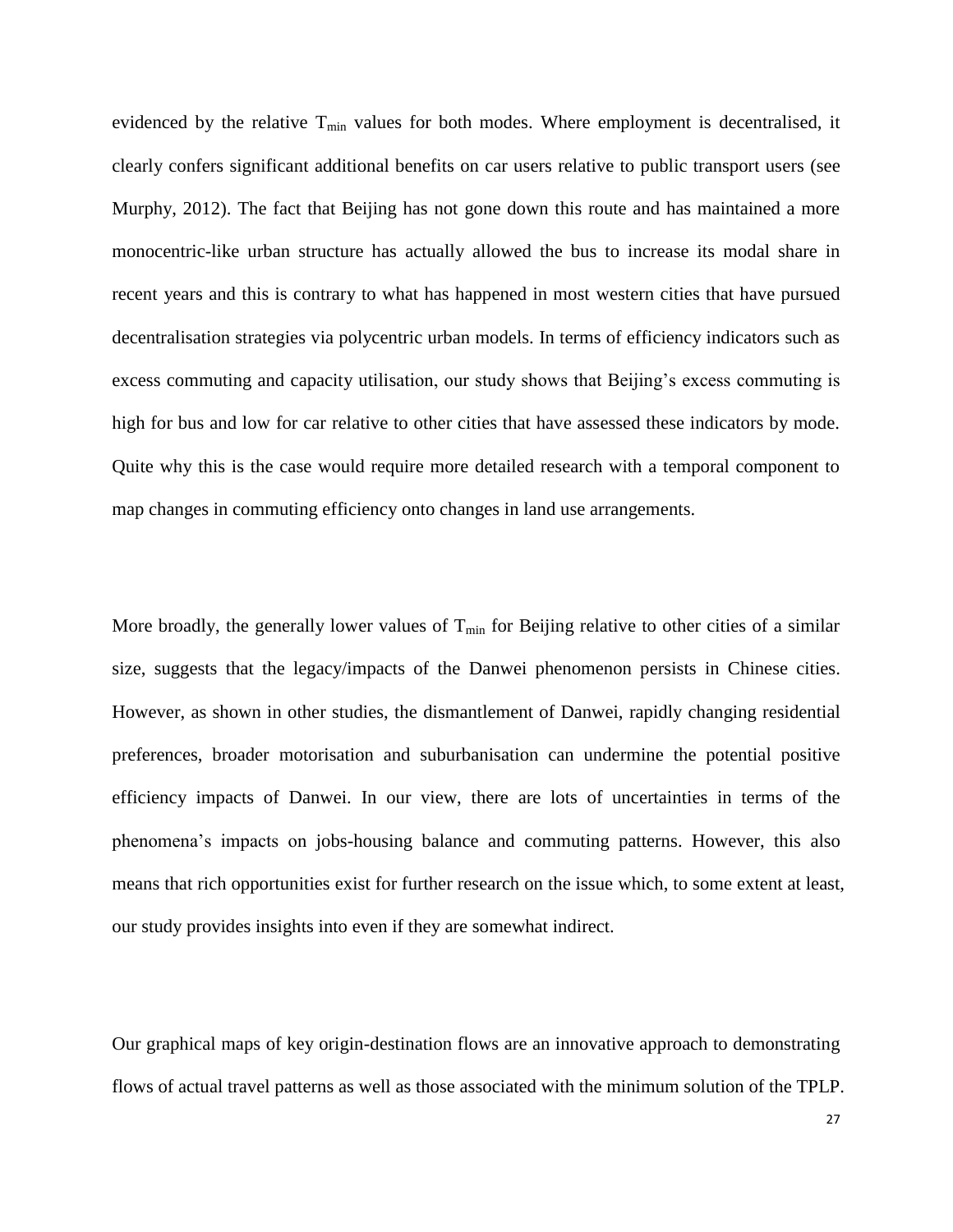In this sense they are a useful addition to aid with the interpretation of results emerging via the excess commuting framework. They demonstrate spatial variations in flow patterns associated with  $T_{min}$  and  $T_{act}$  and provide useful insights into the geography of transport flows associated with these solutions which are otherwise lost in previous studies of the same nature.

Finally, despite the merits of this work, it can still be improved in the future in. First, it would be beneficial to link smartcard data to local household travel survey data. This would provide much richer information on various socio-economic variables which could help explain commuting behaviour more concretely. However, in the Chinese context this is a key barrier to be overcome because there is, generally speaking, a tradition among local agencies of withholding data from scholars. Second, the data and our understanding of public transport trip making would be greatly improved if smartcard data was also available for subway users. While the addition of this data would certainly make smartcard data processing and validation more complicated, it would likely be worth the effort as it would enable us to better understand the efficiency of a broader range of commuters but would also provide important insights about the relative efficiency of that mode relative to others.

#### **REFERENCES**

Bauder, H., 2000. Reflections on the spatial mismatch debate. Journal of Planning Education and Research 19, 316-320.

Beijing Transportation Research Centre (BTRC), 2009, 2011. Annual report of Beijing's transportation development (In Chinese), available at: http://www.bjtrc.org.cn/JGJS.aspx?id=5.2&Menu=GZCG. Accessed on February 2012.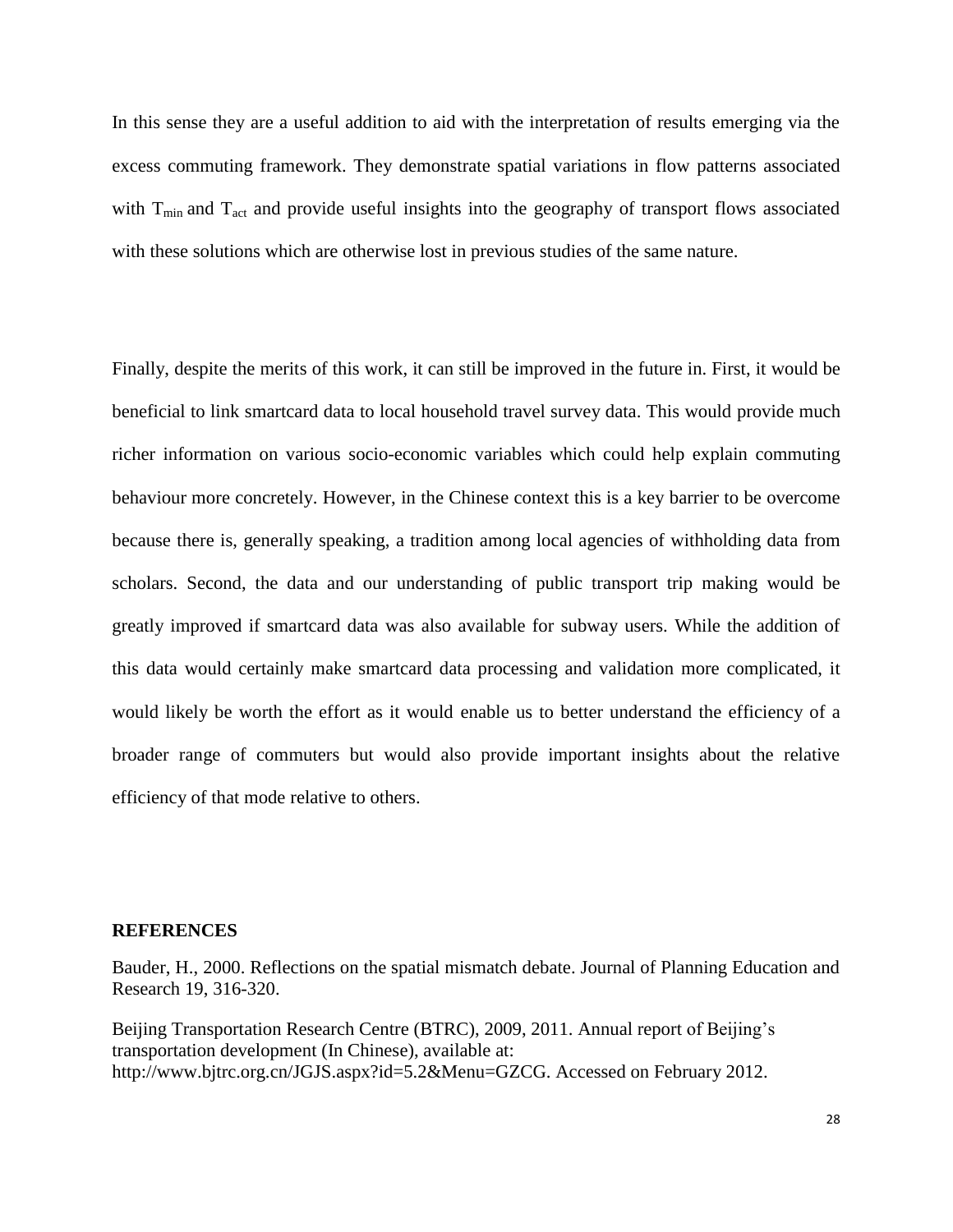Black, W. R., 1997. North American transportation: Perspectives on research needs and sustainable transportation. Journal of Transport Geography 5, 12-19.

California Air Resources Board, 2011. Draft policy brief: Impact of jobs-housing balance on passenger vehicle use and greenhouse gas emissions based on a review of the empirical literature Sacramento, CA.

Cervero, R., 1989. Jobs-housing balance and regional mobility. Journal of the American Planning Association 55, 136-150.

Cervero, R., 1991. Jobs-housing balance as public policy. Urban Land 10, 14.

Charron, M., 2007. From excess commuting to commuting possibilities: more extension to the concept of excess commuting. Environment and Planning A 39(5), 1238-1254.

Frost, M., Linneker, B., Spence, N., 1998. Excess or wasteful commuting in a selection of british cities. Transportation Research Part A: Policy and Practice 32, 529-538.

Horner, M.W., 2002. Extensions to the concept of excess commuting. Environment and Planning A 34, 543-566.

Horner, M.W., 2004. Spatial dimensions of urban commuting: a review of major issues and their implications for future geographic research. The Professional Geographer 56, 160-173.

Horner, M.W., Mefford, J.N., 2007. Investigating urban spatial mismatch using job-housing indicators to model home-work separation. Environment and Planning A 39, 1420-1440.

Li, Q., Li, X., 2007. The characteristics of resident's working-trip in inner-suburb of Beijing (In Chinese). Urban Problems, 55-59.

Litman, T., Burwell, D, 2006. Issues in sustainable transportation. International Journal of Environmental Issue 6(4),331-347.

Liu, W., Yan, X., Fang, Y., Cao, X., 2008. Related characteristics and mechanisms for excess commuting in Guangzhou (In Chinese). Acta Geographica Sinica, 63, 1085-1096.

Liu, Z., Zhang, Y., Chai, Y.W., 2009. Home-work separation in the context of institutional and spatial transformation in urban china: Evidence from Beijing household survey data (In Chinese). Urban Studies (China), (9), 110-117.

Long, Y., Zhang, Y., Cui, C. Y., 2012. Analysing jobs-housing relationship and commuting pattern of Beijing using bus smart card data (In Chinese). Acta Geographica Sinica, 67, 1339- 1352.

Marcotullio, P. J., Lee, Y. S. F., 2003. Urban environmental transitions and urban transportation systems - A comparison of the North American and Asian experiences. International Development Planning Review 25(4): 325-354.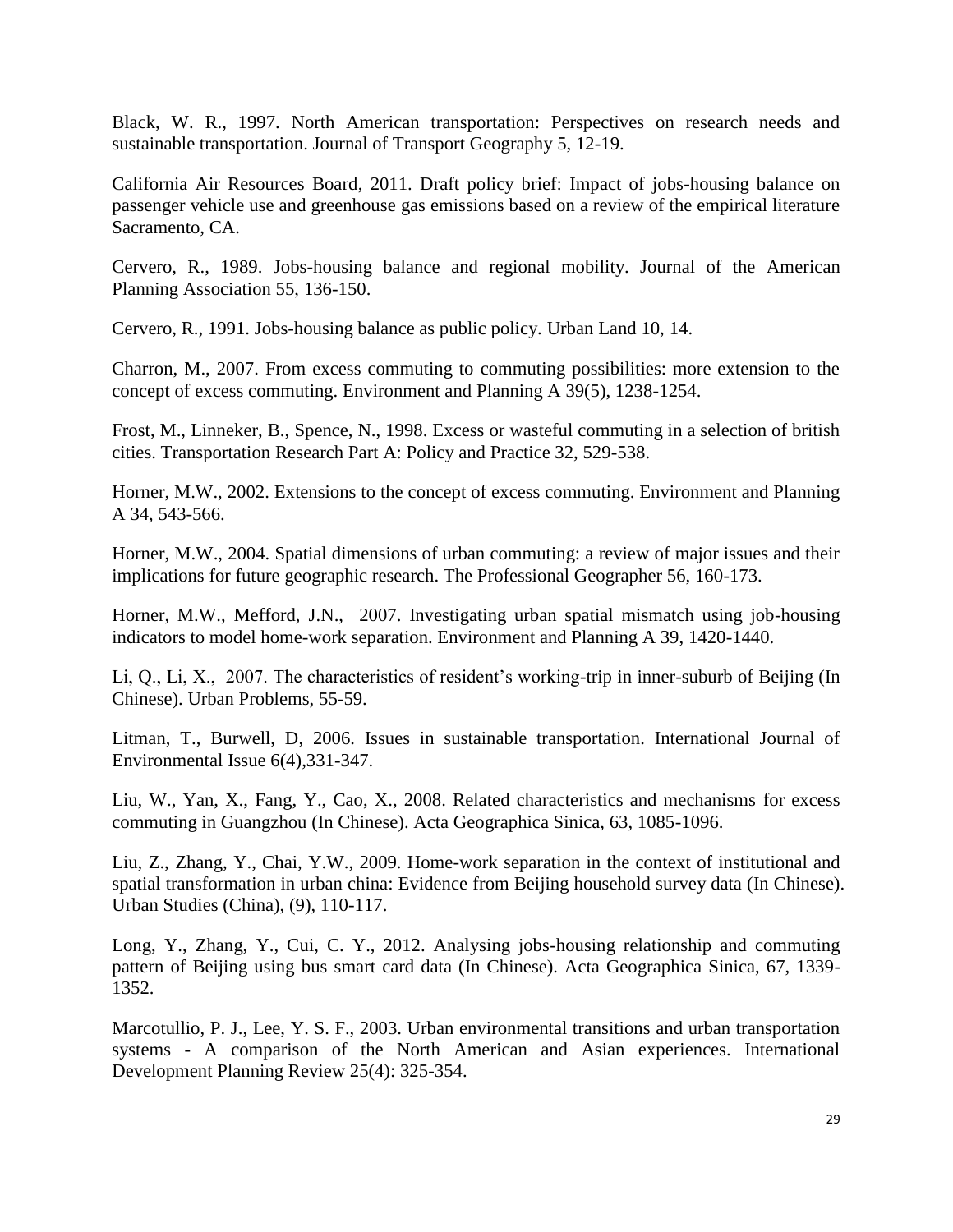Meng, B., 2009. The spatial organization of the separation between jobs and residential locations in Beijing (In Chinese). Acta Geographica Sinica 64, 1457-1466.

Meng, B., Zheng, L., Yu, H., 2011. Commuting time change and its influencing factors in Beijing(In Chinese). Progress in Geography 30, 1218-1224.

Murphy, E., Killen, J. E., 2011. Commuting economy: An alternative approach for assessing regional commuting efficiency. Urban Studies 48(6), 1255-1272.

Murphy, E. and Usher, J. (2013) The role of bicycle-sharing in the city: Analysis of the Irish experience, International Journal of Sustainable Transportation. http://dx.doi.org/10.1080/15568318.2012.748855.

Murphy, E., 2009. Excess commuting and modal choice. Transportation Research Part A: Policy and Practice 43, 735-743.

Murphy, E. 2012. Urban spatial location advantage: the dual of the transportation problem and its implications for land-use and transport planning. Transportation Research Part A: Policy and Practice 46, 91-101.

Niedzielski, MA, Horner MW, Xiao N (2013) Analyzing scale independence in jobs-housing and commute efficiency metrics, Transportation Research A, 58, 129-143.

Peng, Z.R., 1997. The jobs-housing balance and urban commuting. Urban Studies 34, 1215-1235.

Preston, V., McLafferty, S.,1999. Spatial mismatch research in the 1990s: progress and potential. Papers in Regional Science 78, 387-402.

Scott, D. M., P. S. Kanaroglou, Anderson, W. P., 1997. Impacts of commuting efficiency on congestion and emissions: case of the Hamilton CMA, Canada. Transportation Research Part D: Transport and Environment 2(4),245-257.

Small, K. A., Song, S., 1992. Wasteful" commuting: A resolution. Journal of Political Economy 100(4), 888-898.

Walder, A. 1986.Communist Neo-Traditionalism: Work and Authority in Chinese Industry, Berkeley, CA: University of California Press.

Wang, D., Chai, Y.W., 2009. The jobs–housing relationship and commuting in Beijing, China: The legacy of Danwei. Journal of Transport Geography 17, 30-38.

Yang, C. and Wang, C. 2013. Excess commuting and jobs-housing balance model(In Chinese). Journal of Tongji University (Nature Science) 41, 1712-1716.

Zhao, P.J., Lu, B., de Roo, G., 2011. Impact of the jobs-housing balance on urban commuting in Beijing in the transformation era. Journal of Transport Geography 19, 59-69.